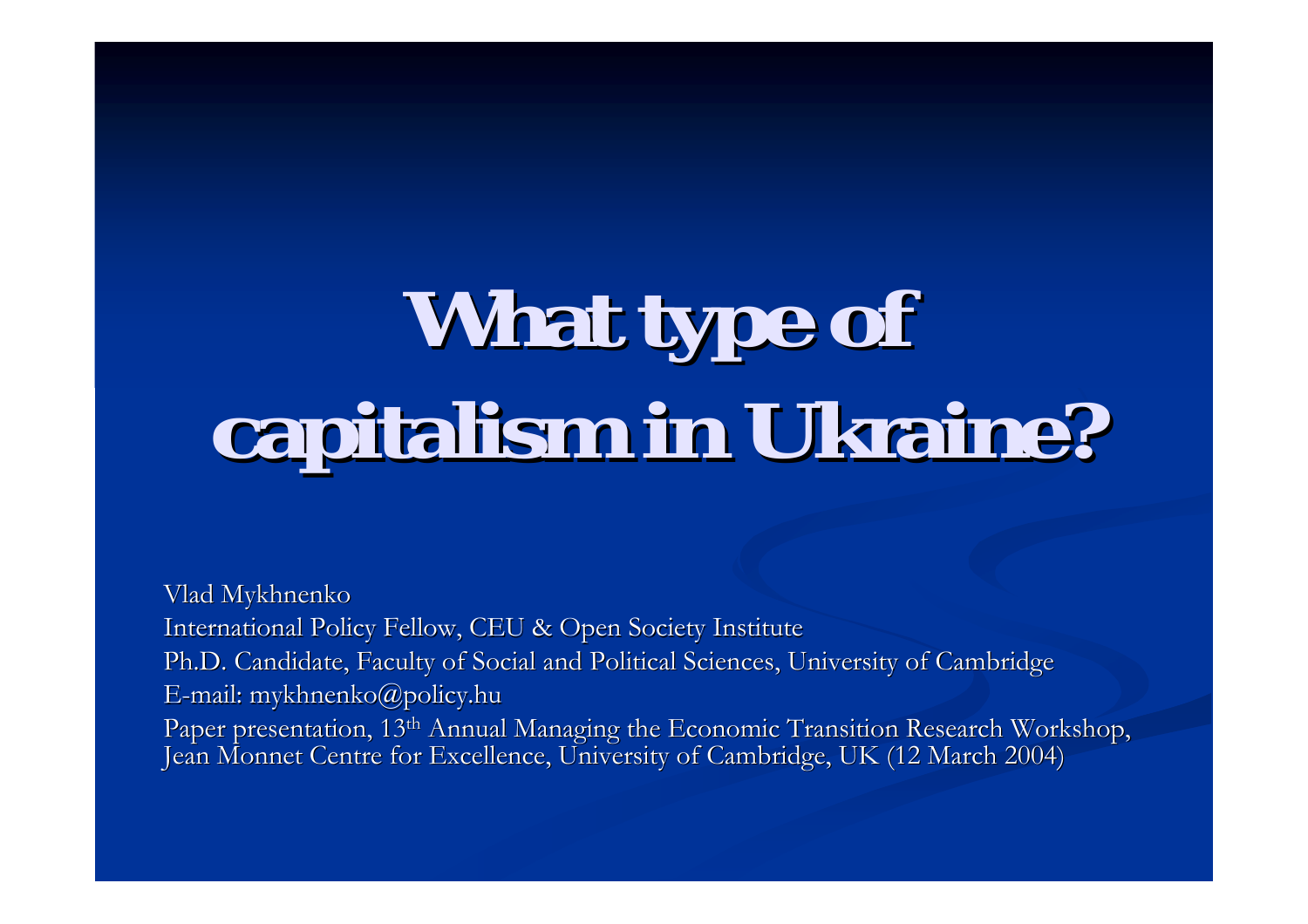# Key concepts for a 'variety of **capitalism capitalism' analysis analysis**

**.** The French Régulation School and comparative political economy approaches: approaches:

the capitalist mode of development =  $RoA + MoR \rightarrow$  outcomes

- a) Regime of Accumulation  $=$  a production system with a specific technological style:
	- extensive
	- intensive (Fordism)
	- super-intensive? (post-Fordism / 'new economy')
- b) Mode of Regulation  $=$  a set of institutional forms ('structural mediations') to guide and stabilise the accumulation process, i.e. to promote coherence of capitalism
	- competitive mode→ laissez-faire capitalism, 1800s-1930s
	- monopolistic mode $\rightarrow$  'organised' (co-operative corporate) capitalism, 1940s-1970s
	- neo-liberal mode  $\rightarrow$  'disorganised' capitalism, 1980s  $\cdot$ – present
- c) performance  $=$  economic development  $+$  social progress ('long waves upswing v. long waves downswing')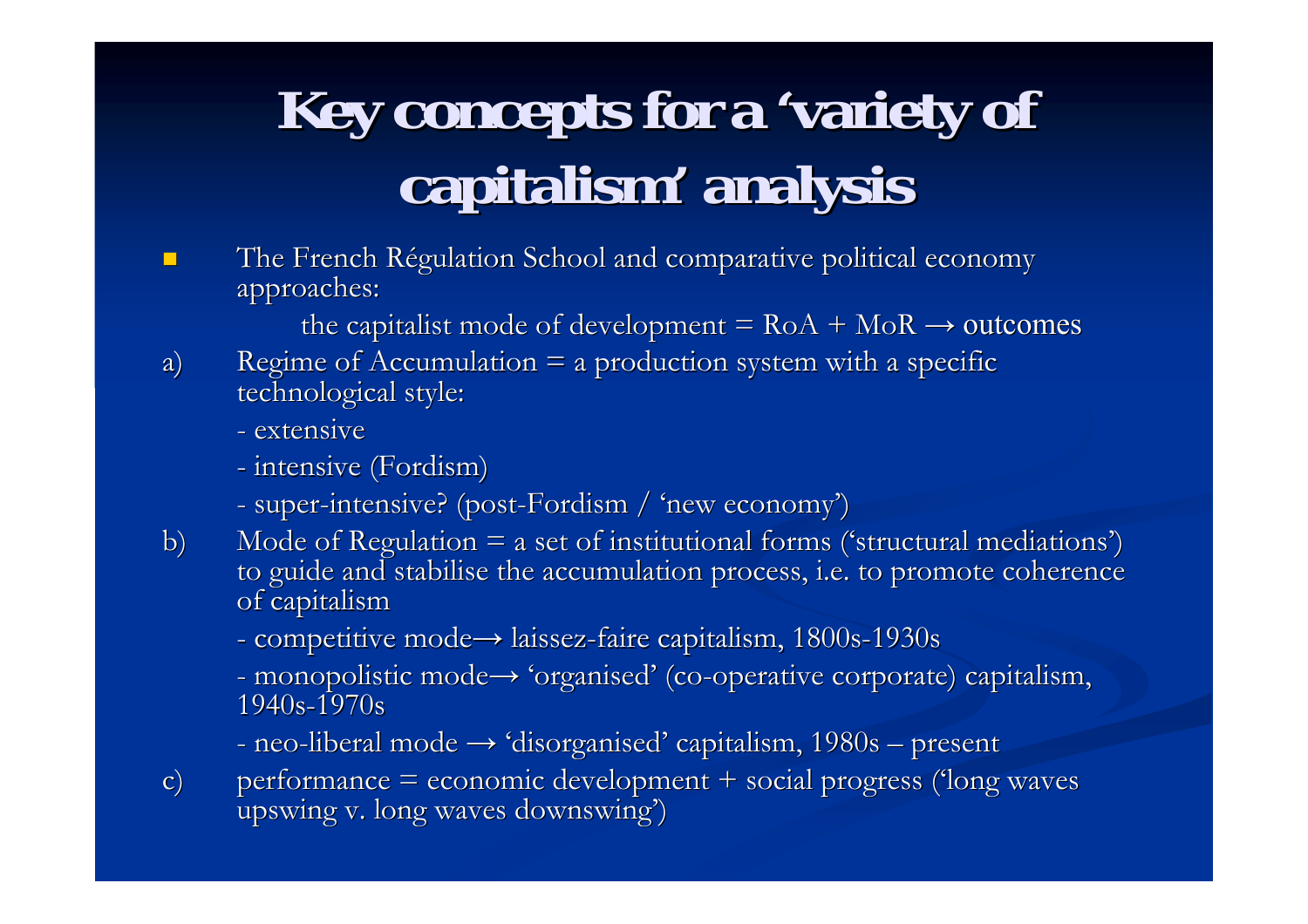# **Problematic issues Problematic issues**

- **The dichotomy of 'organised' & 'disorganised'** capitalisms v. the 'diversity of capitalism' approach (German, Anglo-American, Scandinavian, Japanese, etc.)
- **I** Methodology for studying the most advanced Western societies (G-7; high-income OECD)
- $\blacksquare$  Traditional v. post-communist types of capitalism (e.g. 'oligarchic' / 'hybrid' / 'mutant' )<br>(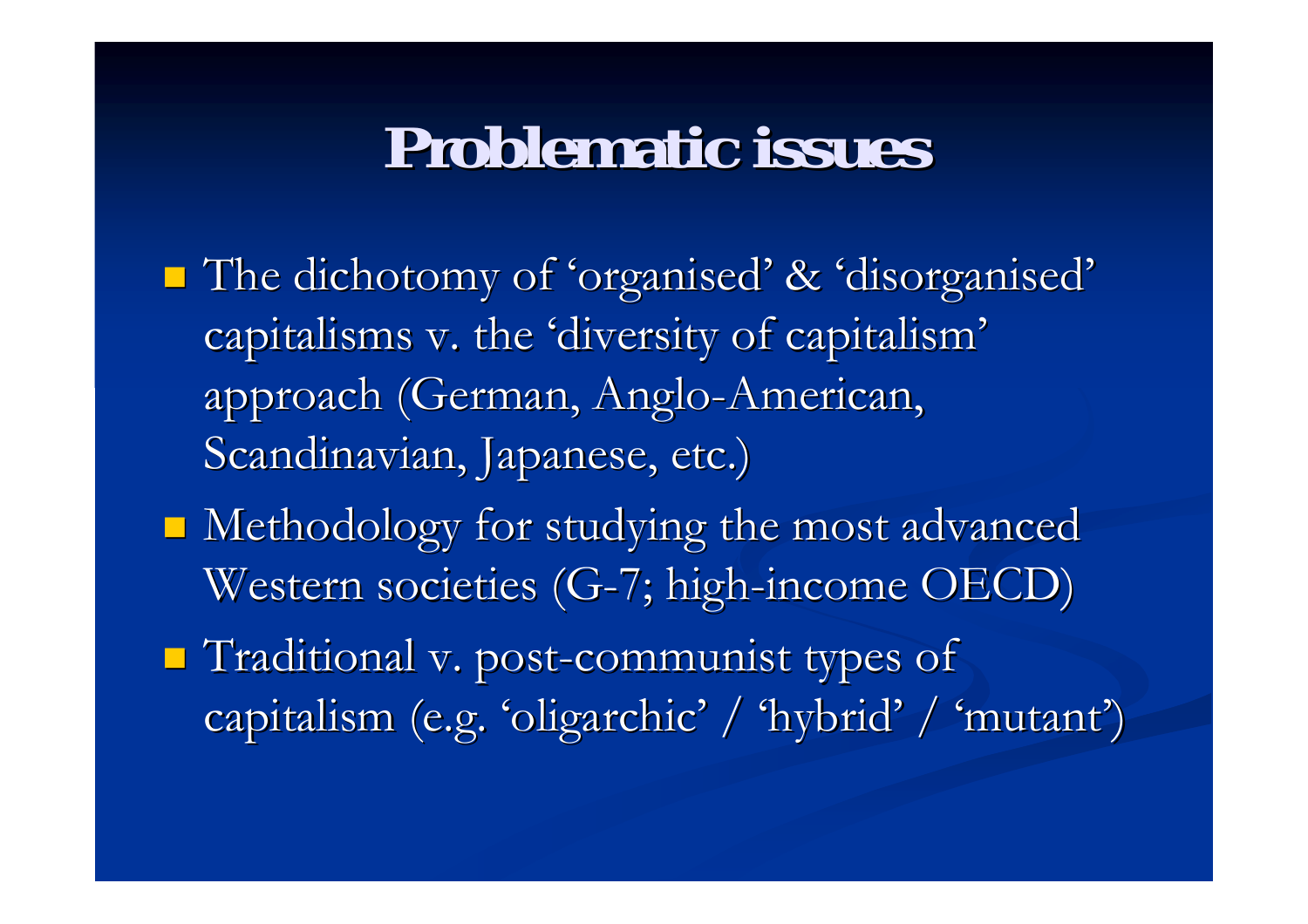**The post The post-communist transformation communist transformation**  of the Ukrainian political economy

Issues to be addressed:

- **.** Performance under post-communism: economic growth and social progress
- !Instruments of control and regulation !What type of capitalism for Ukraine?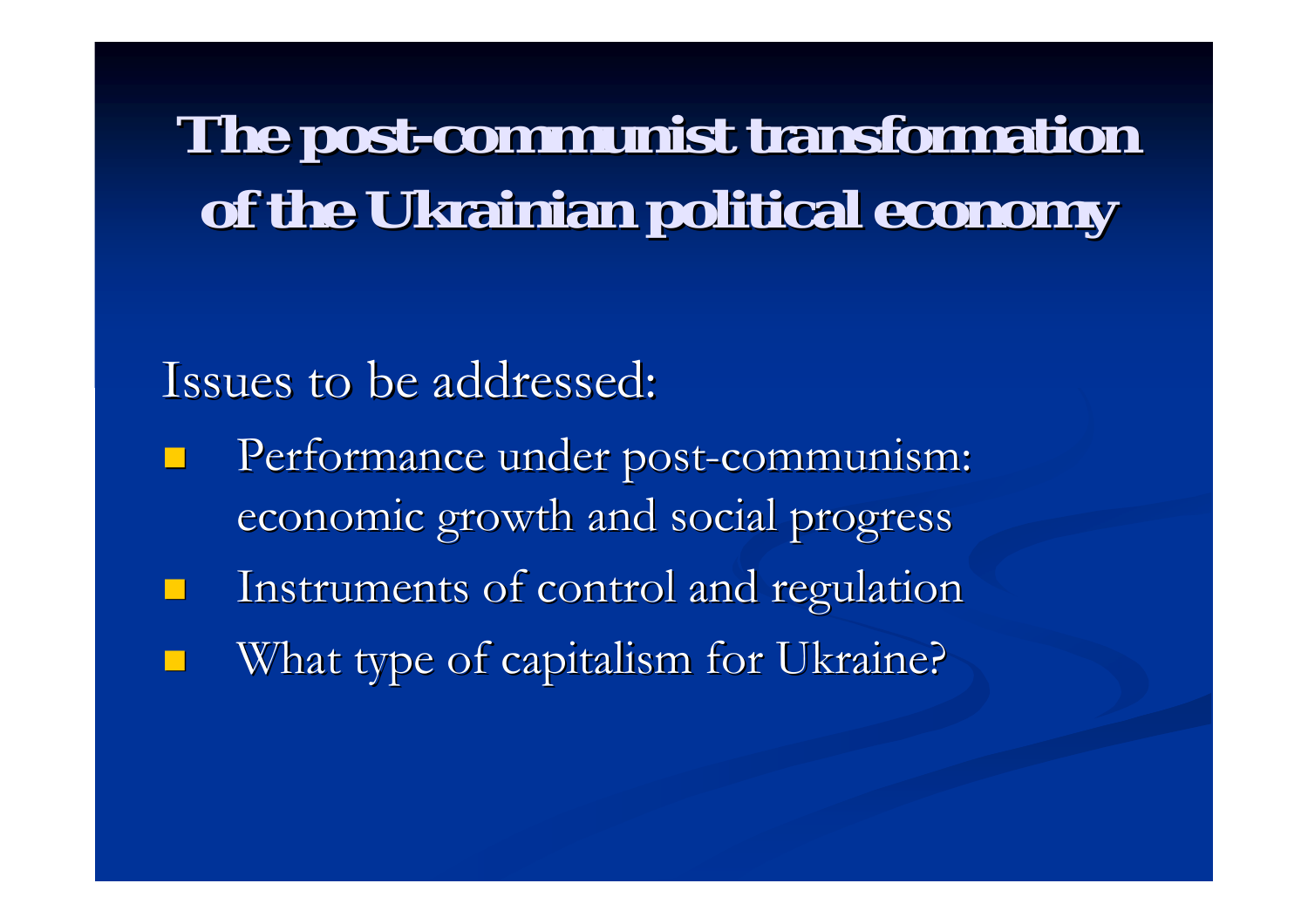#### **Ukraine's post-communist economic trajectory**

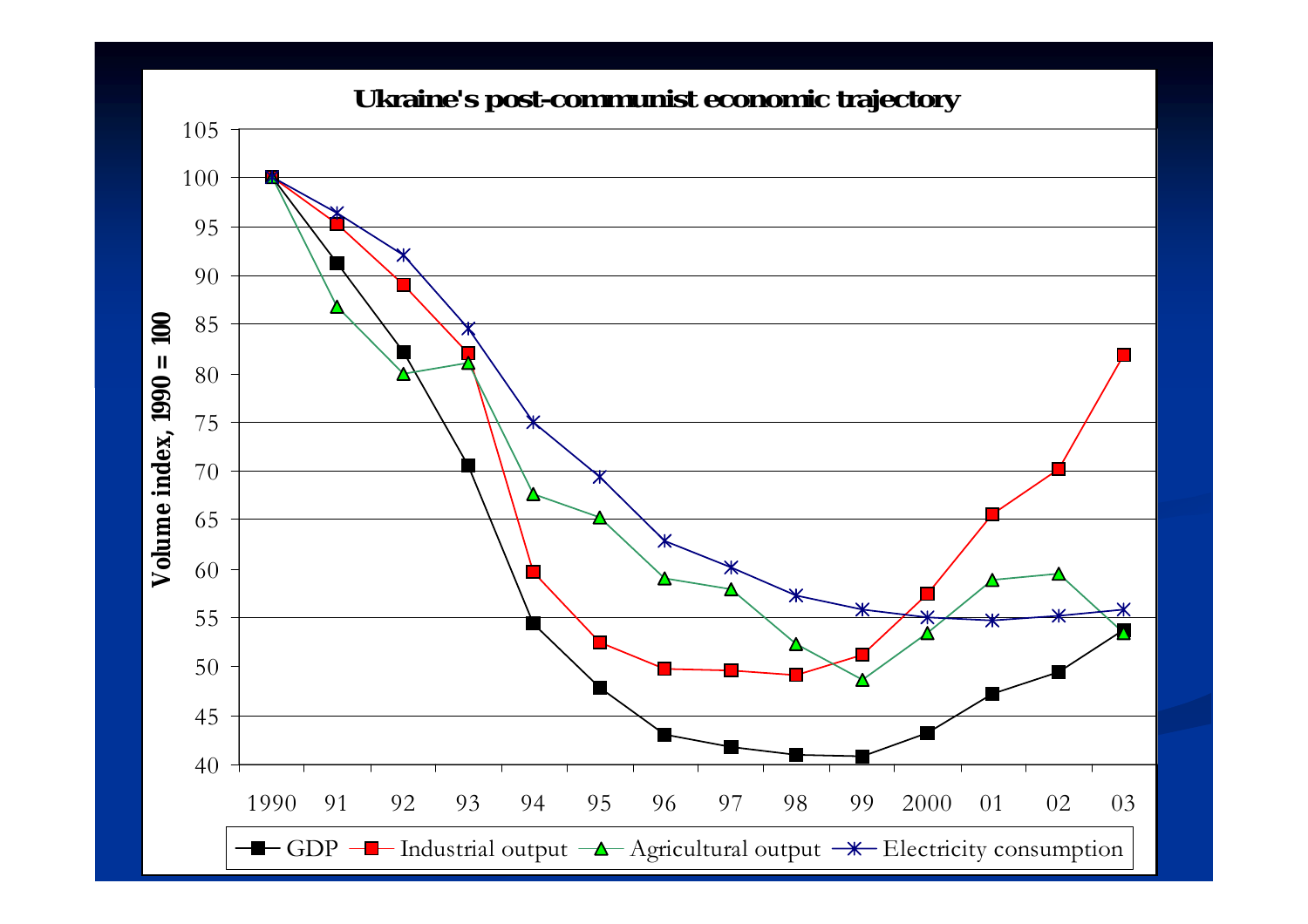#### **Ukraine's annual growth patterns**

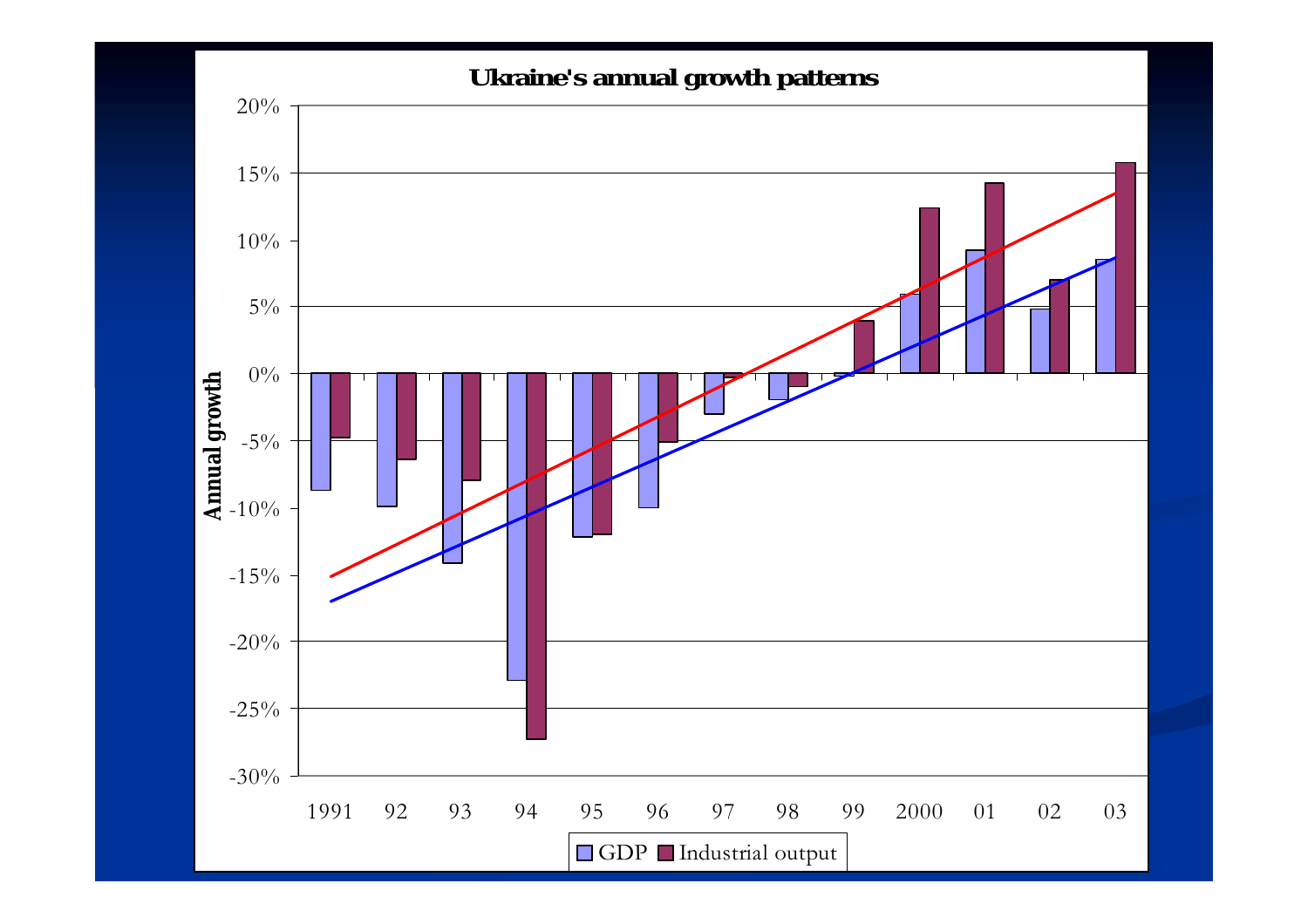# **Two stages of Ukraine Two stages of Ukraine's postcommunist transformation communist transformation**

- 1. Decline: 1990 1996
- II. Recovery: 1997 - $-$  present
- $\mathbb{F}$  $\bullet$  Two transformation phases  $\leftrightarrow$  two different modes of regulation modes of regulation
- I. 'Chaotic capitalism' (Lane 1999; 2000)  $\rightarrow$ Ukraine's Great Post-Communist Depression
- II. 'Combine capitalism' (= state-initiated  $\operatorname{conglomerate-propelled)} \longrightarrow \operatorname{economic}$ recovery and growth; and social progress?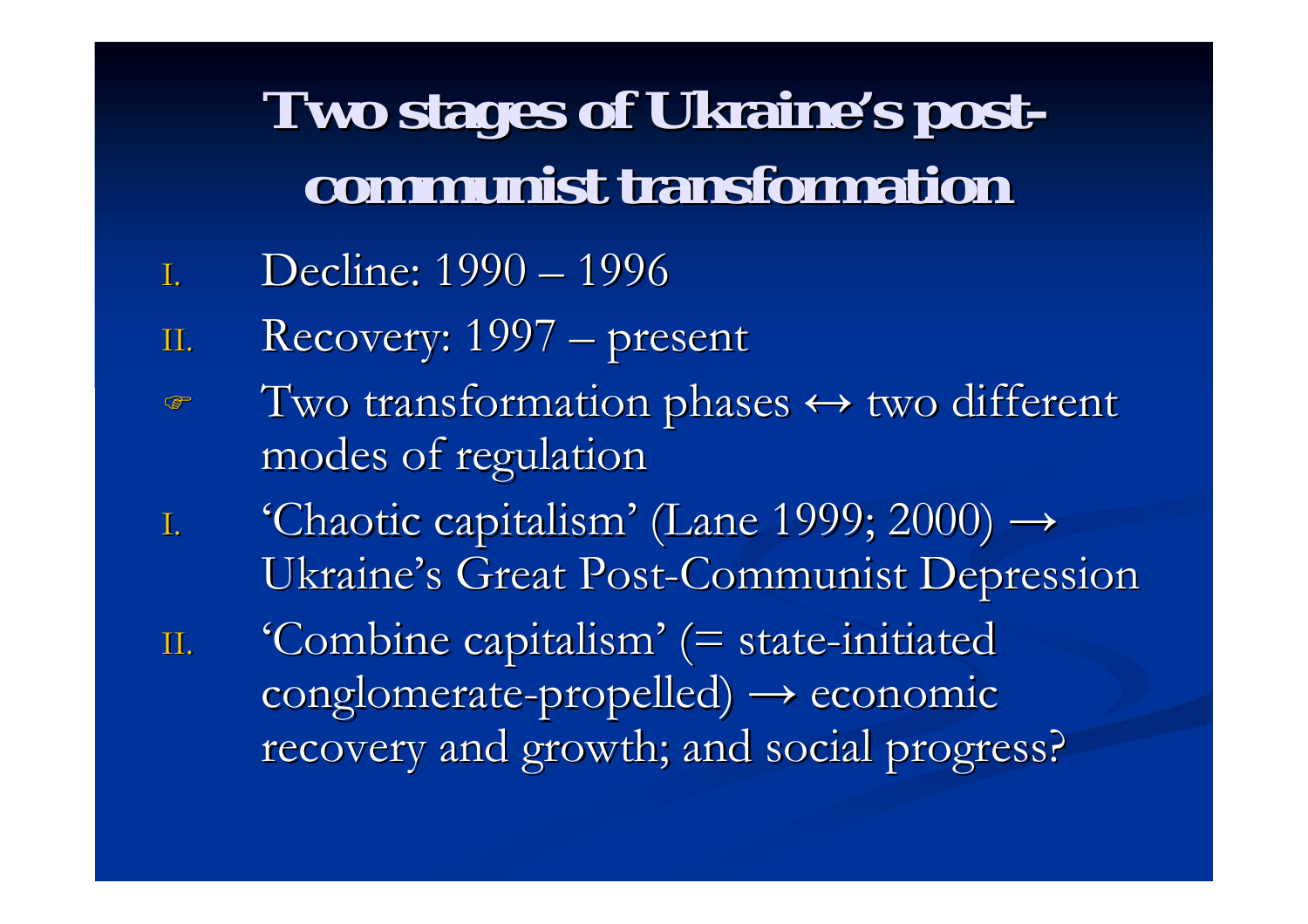# **What is a 'chaotic capitalism'?**

**I** "A chaotic social formation may be defined as a social and economic system which lacks institutional coordination and promotes social fragmentation: goals, law, governing institutions and economic life lack cohesion. Its characteristics are uncertainty about the future, elite disunity, the absence of a dominant and mediating class system, a mixture of media of exchange, criminalisation and corruption, rent-seeking entrepreneurs, inadequate interest articulation and an economy in decline characterised by inflation, unemployment and poverty. Whereas 'disorganised capitalism' does not lead to breakdown, a chaotic social formation is perverse and system is precarious" (Lane 2000: 497-98).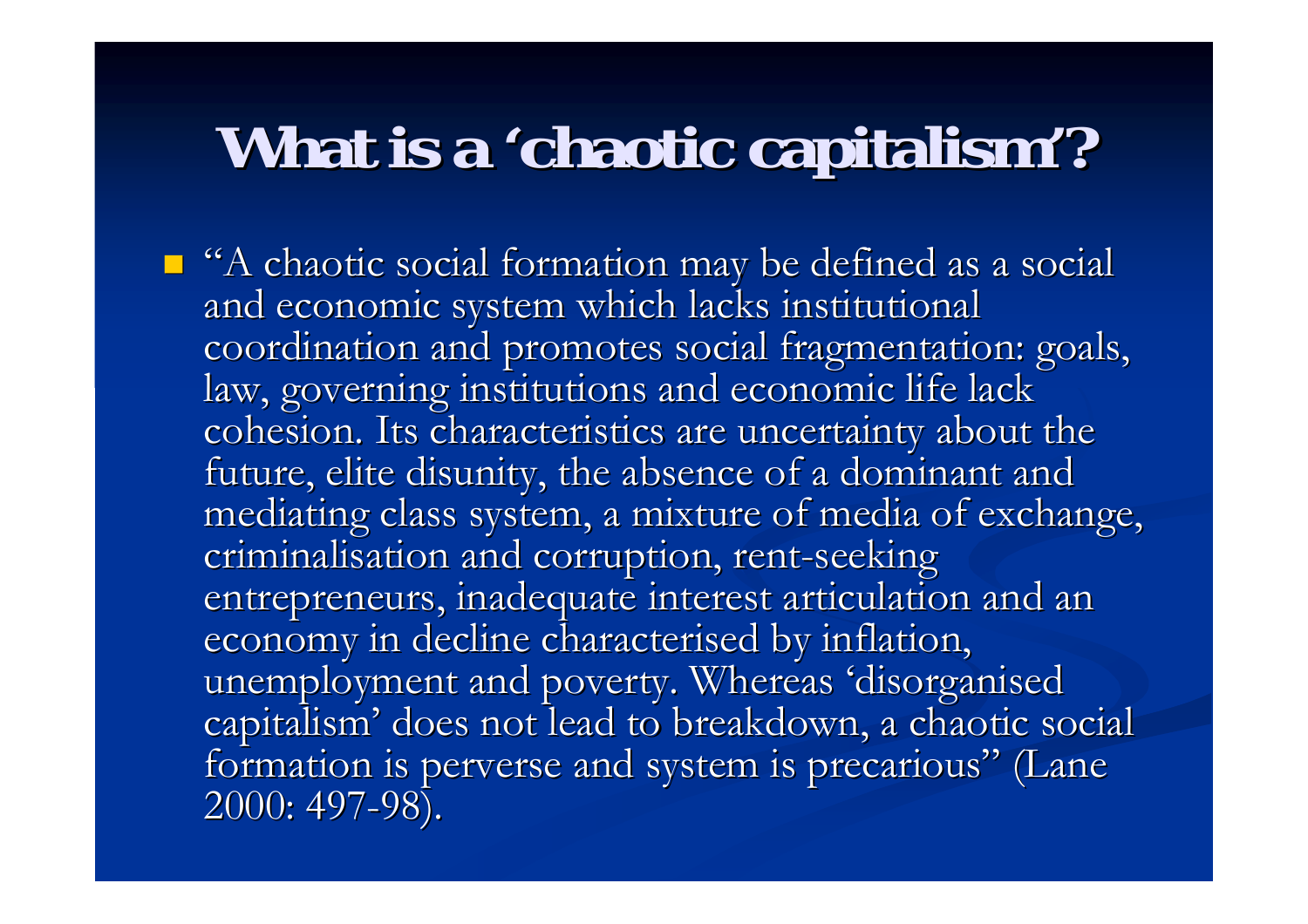# Ukraine's post-communist modes of **regulation: from regulation: from 'chaotic chaotic' to 'combine combine'**

- !MoR spheres of guidance and stabilisation:
	- a) the role of the state and form of state economic management management
	- b) the form of capital  $-$  labour relations
	- c) the nature of competition between firms (from plan to market?)
	- d) motivational system (values, profits, investments)
	- e) the place of national economy within the international system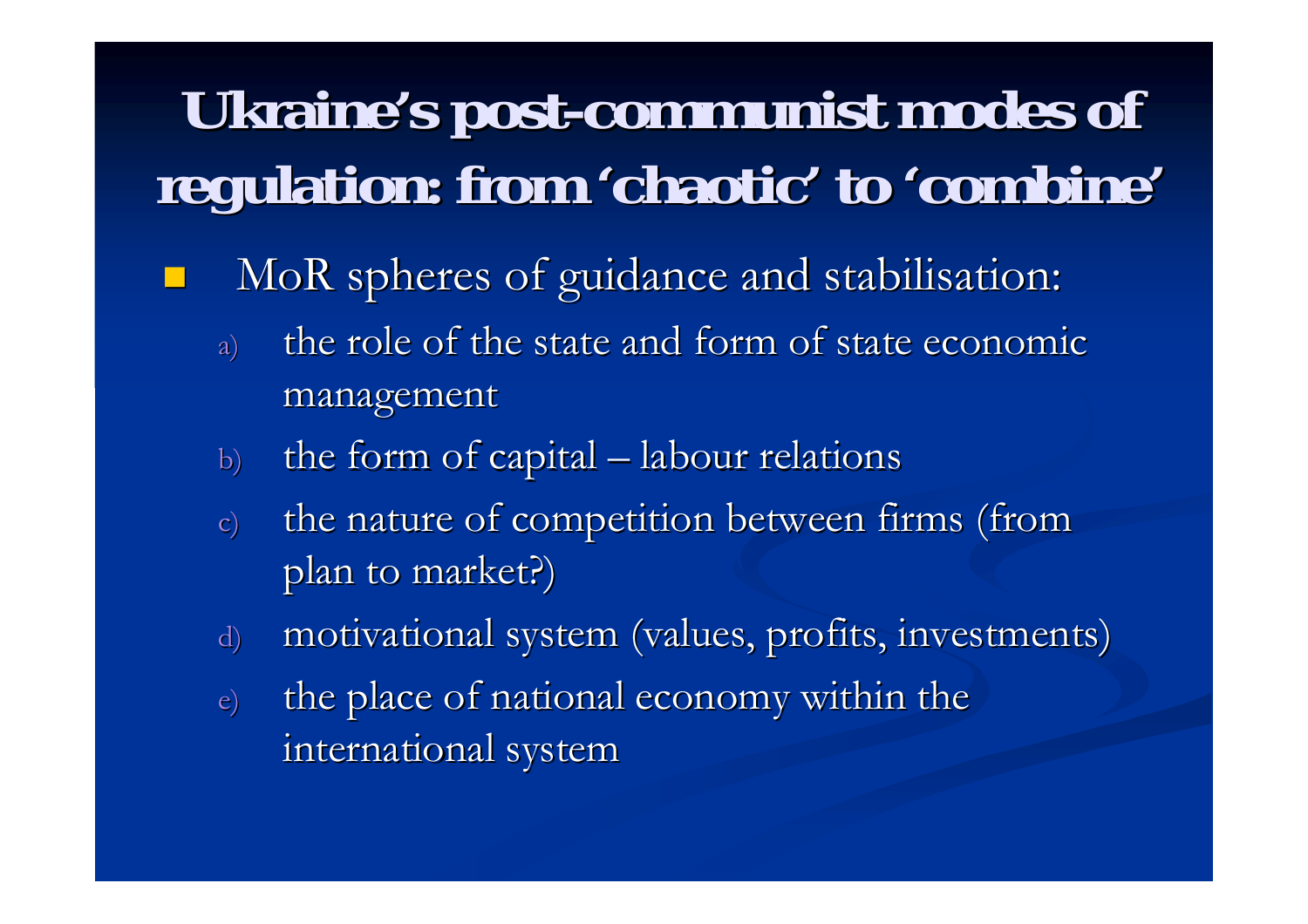# The 'chaotic' mode of regulation: **major features in Ukraine major features in Ukraine**

- ! $\Box$  a rapid withdrawal of the state from the economy and de-statisation of social welfare; 'no industrial policy is the best industrial policy'
- **.** the most unbalanced monetary and credit arrangements; repeated monetary validation of ever-continuing inflationary shocks; deficit budget spending accommodated via escalating money emissions (= cash printing)
- **.** no mediating role for the state within increasingly antagonistic industrial relations; the hegemony of capital over  $\,$  labour  $\rightarrow$  no wage bargaining occurs; earned wages  $\,$ and salaries are regularly unpaid to be used by the owners and managers as a cushion against bankruptcy; the minimum wage, if exists at all, is set by the state at a level far below the physical subsistence level
- **.** under macroeconomic instability accompanied by the privatisation drive, microeconomic competition is not carried out though the price mechanism within the regulated market place between various firms, but is conducted in a form of ungoverned and physically most brutal struggle between individual entrepreneurs themselves for the chunks of state-owned property and for free or even negatively charged loans issued directly by the central bank
- ! $\blacksquare$  motivational system is based upon rent-seeking and assets-stripping
- **.** on a global scale, the national economy which is governed by the chaotic mode of regulation fails to diversify its major trading partnership and remains on the periphery of the international economy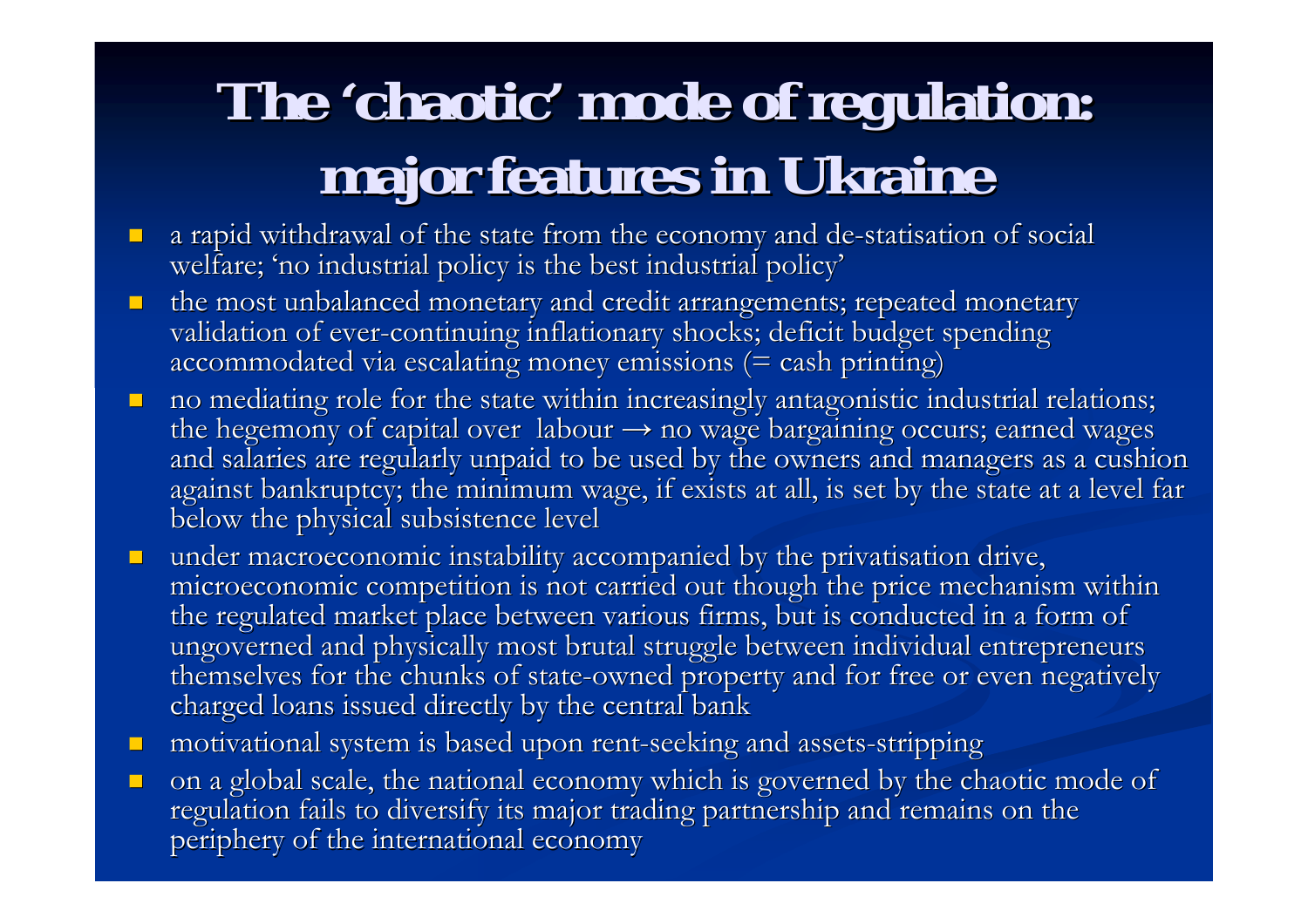### **Changing the role of the post Changing the role of the post-communist state in communist state in Ukraine: slowing down the state's withdrawal**

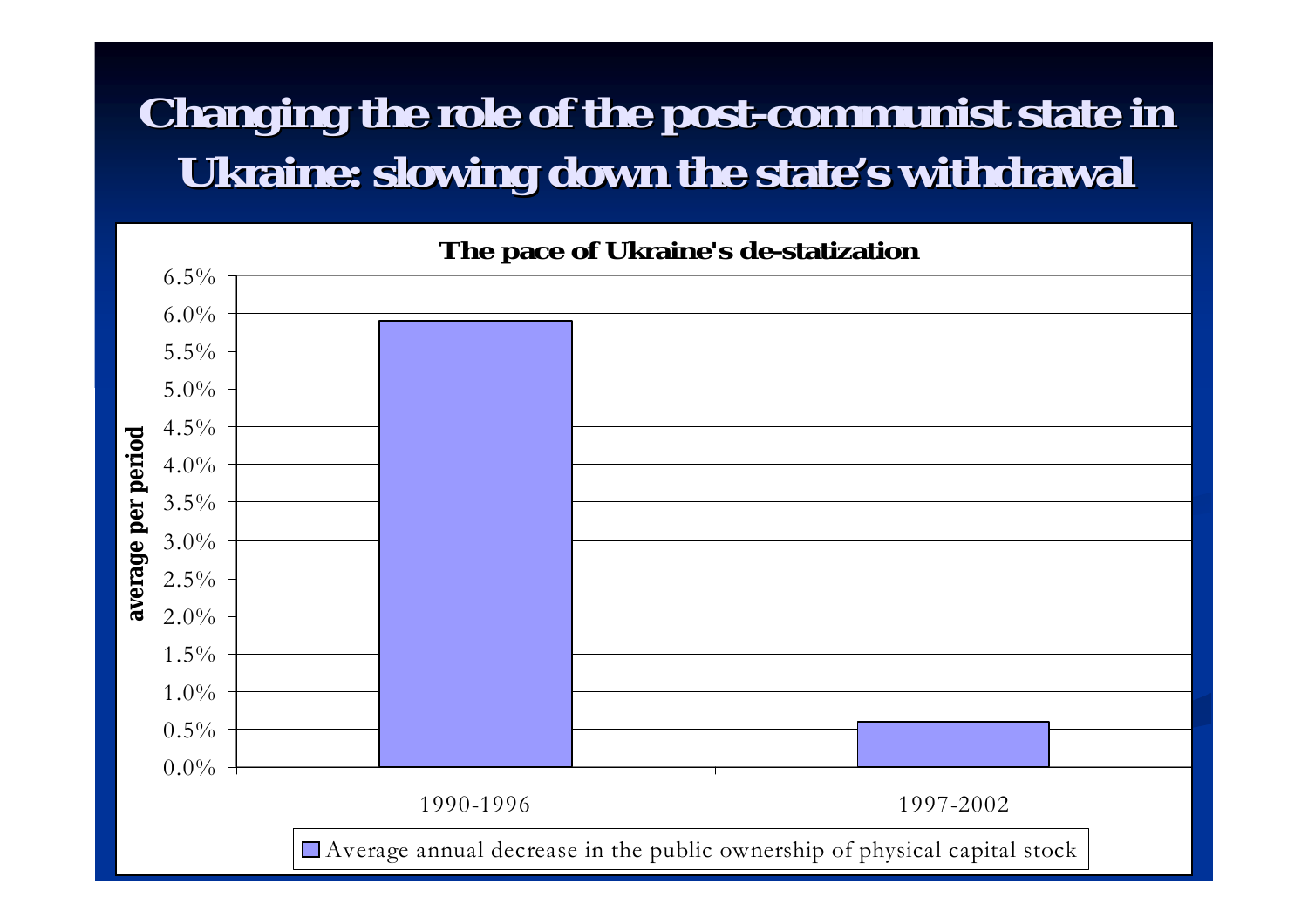# **Mixed property rights structure Mixed property rights structure**



Private ownership (individual or collective) ■Public ownership (state or municipal)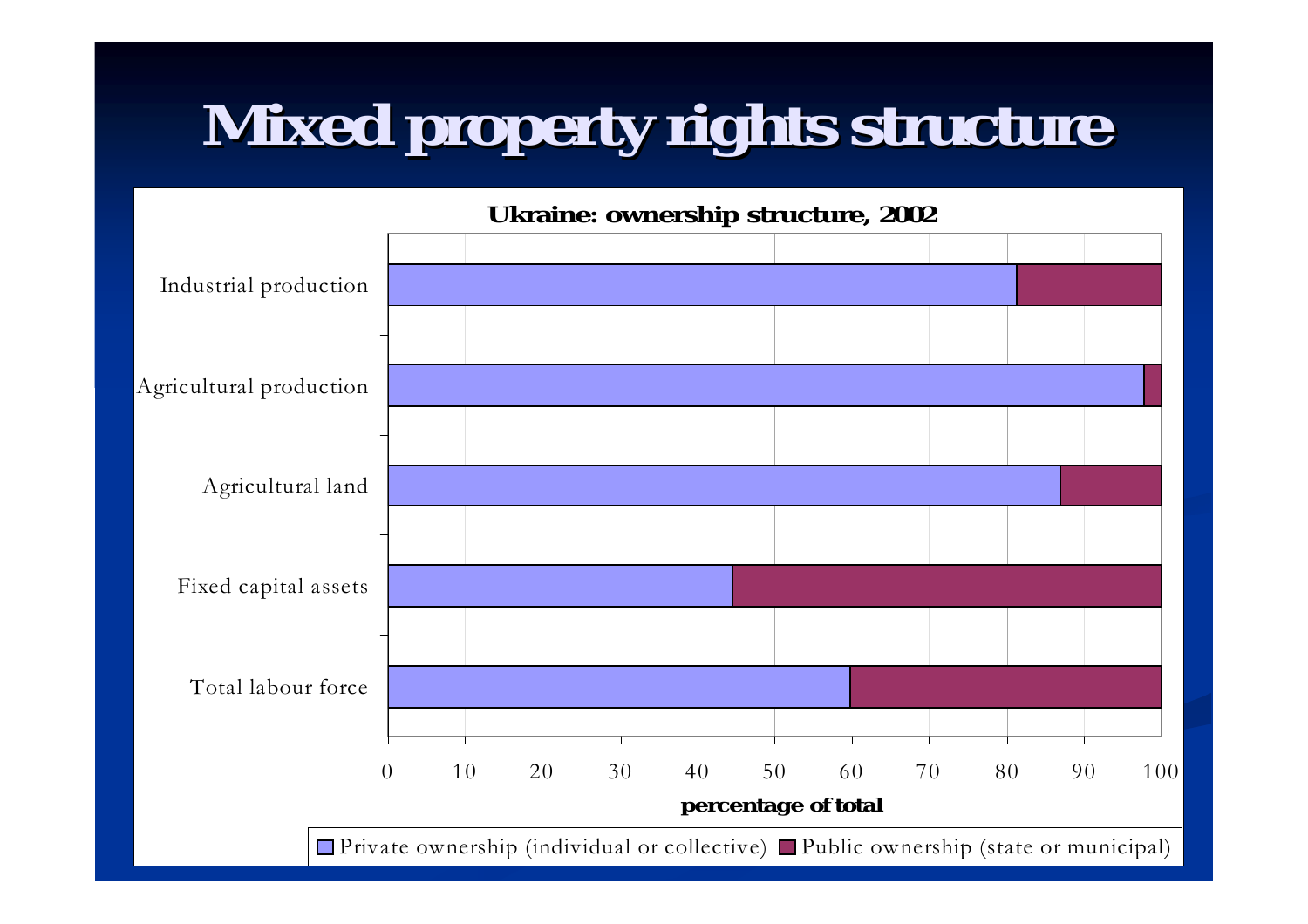# **Returning to welfare provision Returning to welfare provision**

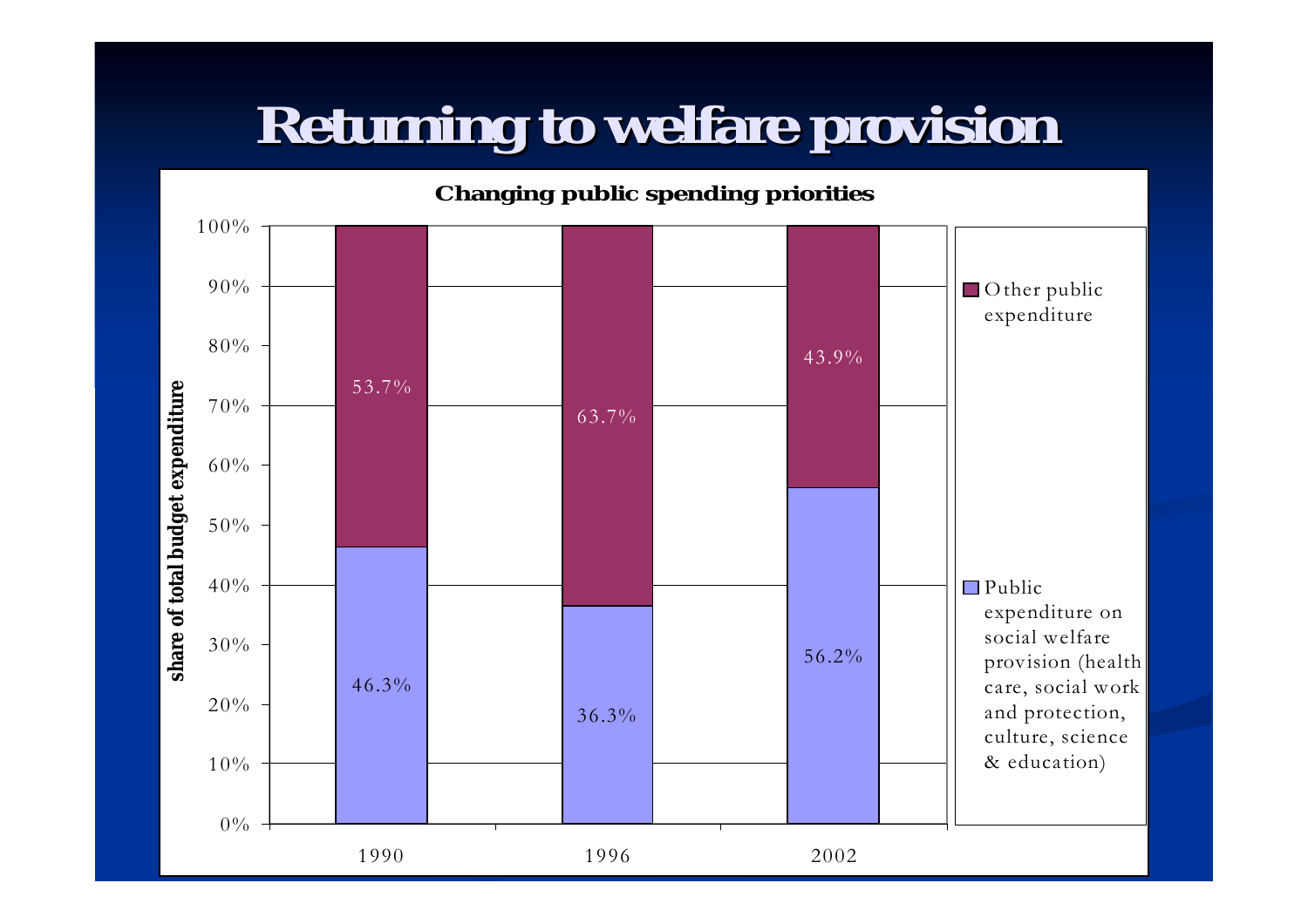# **Facilitating the business Facilitating the business environment environment**

**The Business Environment and Enterprise** Performance Surveys (World Bank and EBRD). Qualitative assessments of the business environment: average score by dimension on a scale from 1 (=minor obstacle) to 4 (=major obstacle) 4 (=major obstacle)

|                                     | 1999 | 2002 |
|-------------------------------------|------|------|
| Ukraine                             | 2.77 | 2.22 |
| Post-communist<br>countries' median | 2.67 | 2.08 |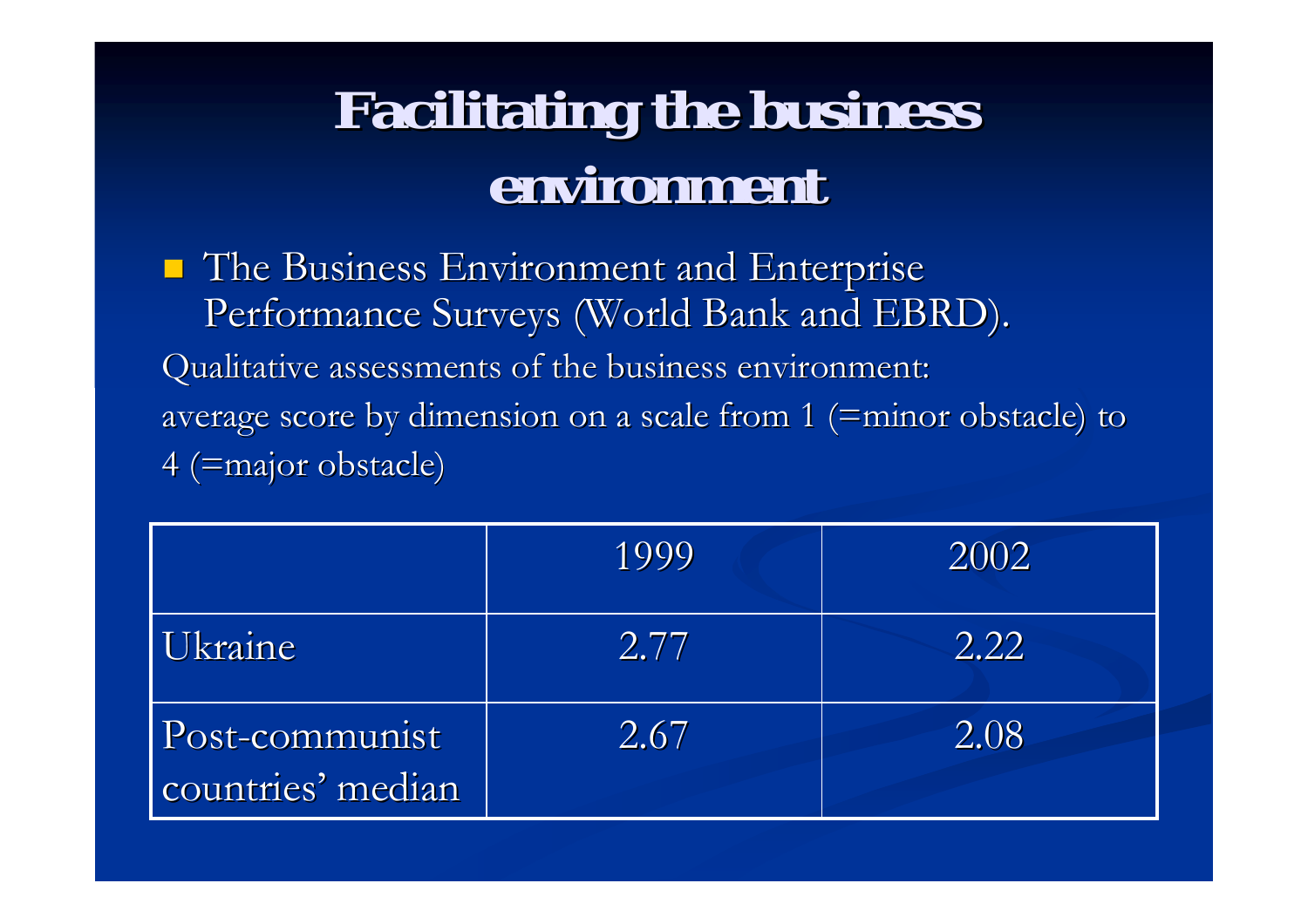#### **Business environment, 1999**

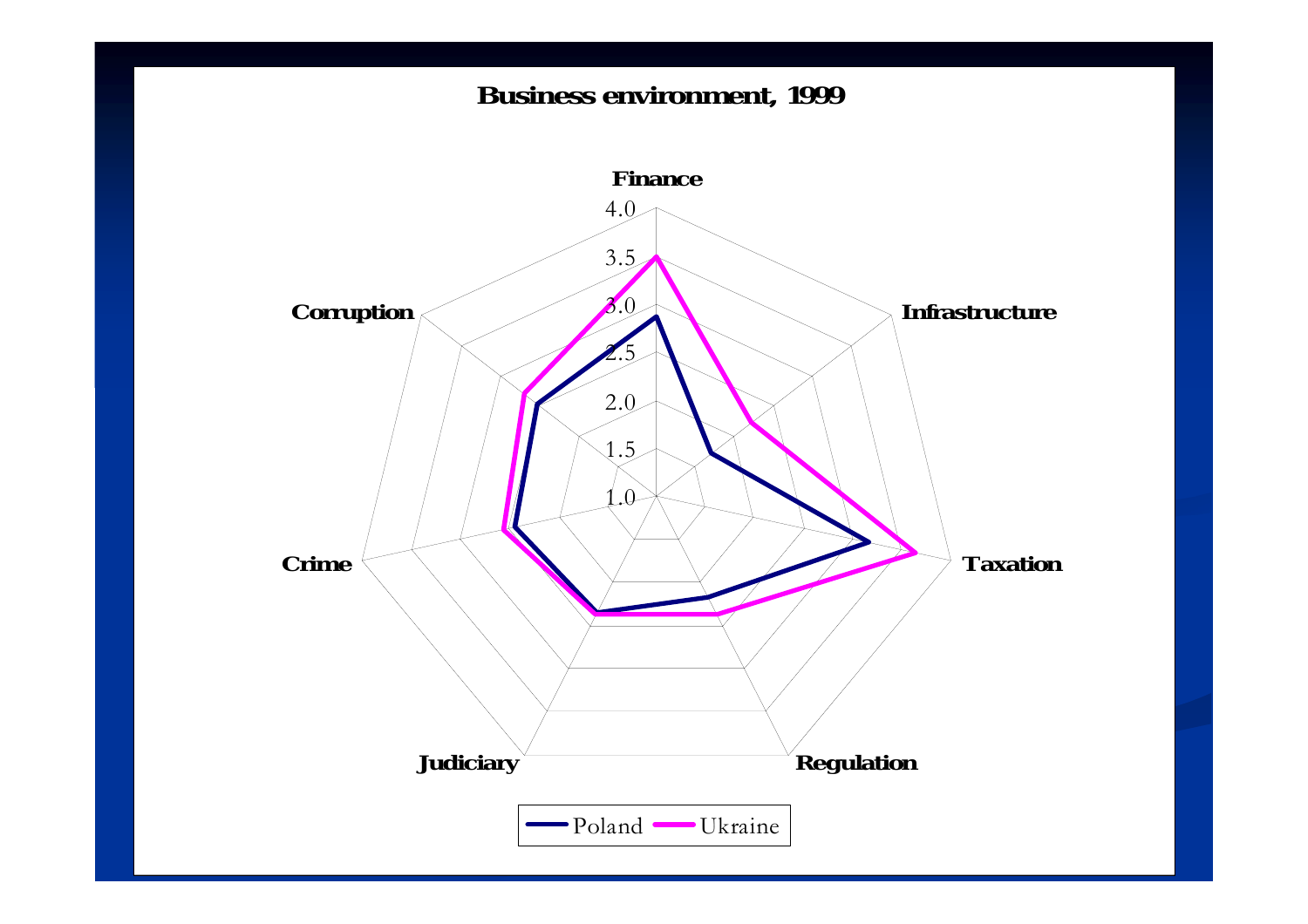#### **Business environment, 2002**

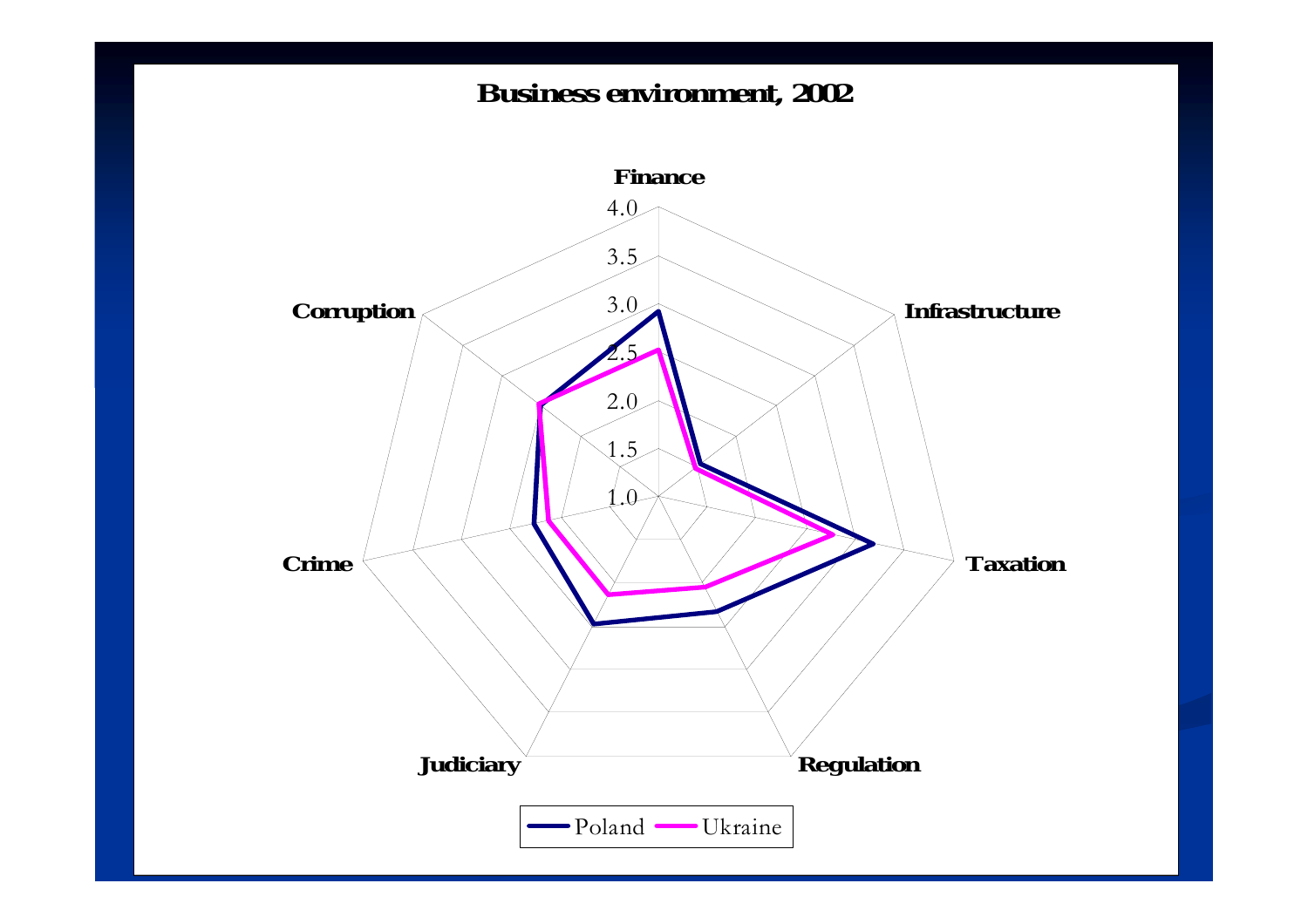### **The Ukrainian state: from pulling out to bringing back? bringing back?**

Ukraine's public spending trajectory

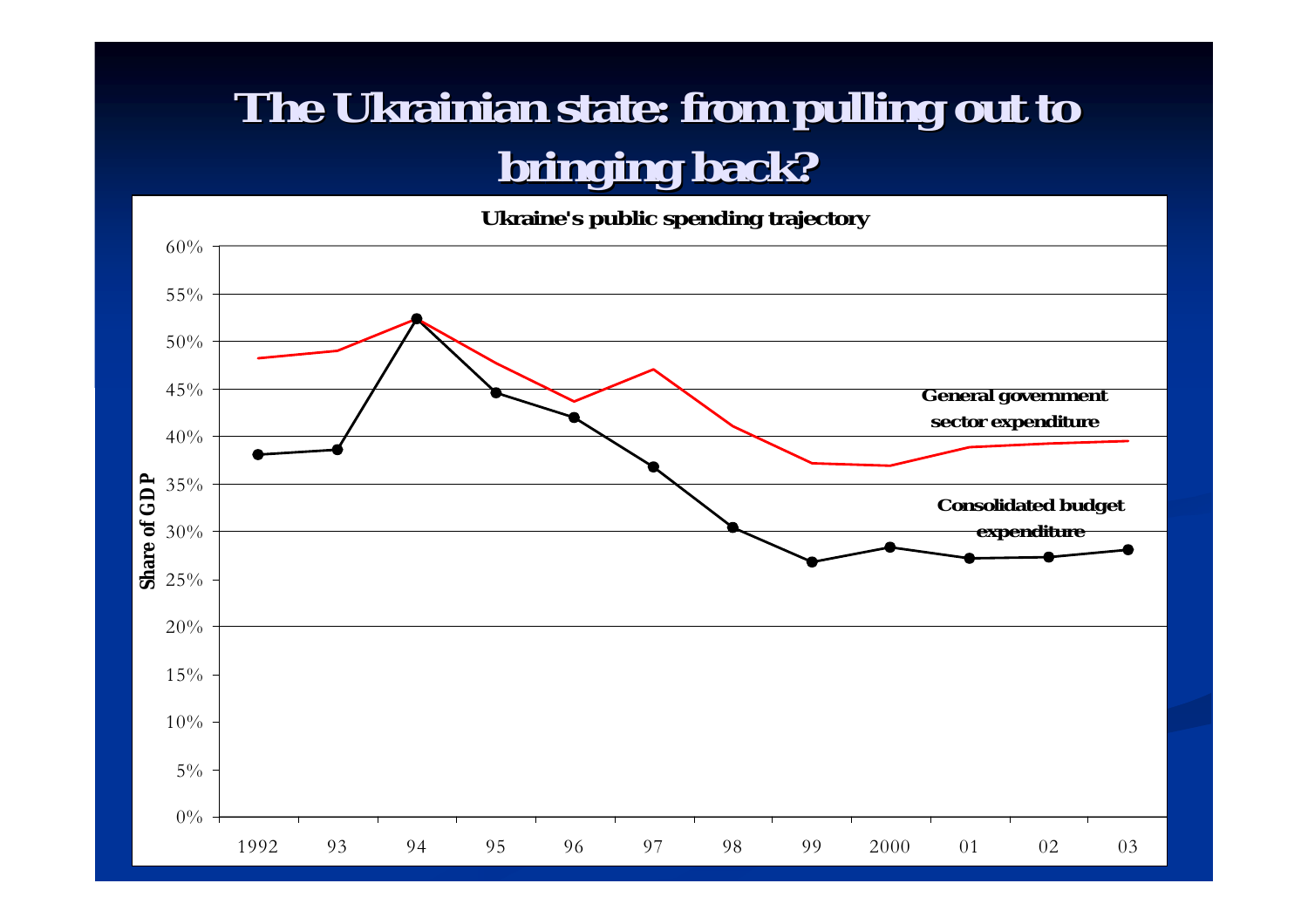#### **The form of capital The form of capital labour relations: from labour relations: from social antagonism to social accord? social antagonism to social accord?**

Increase in tripartite wage bargaining and decrease in industrial disputes

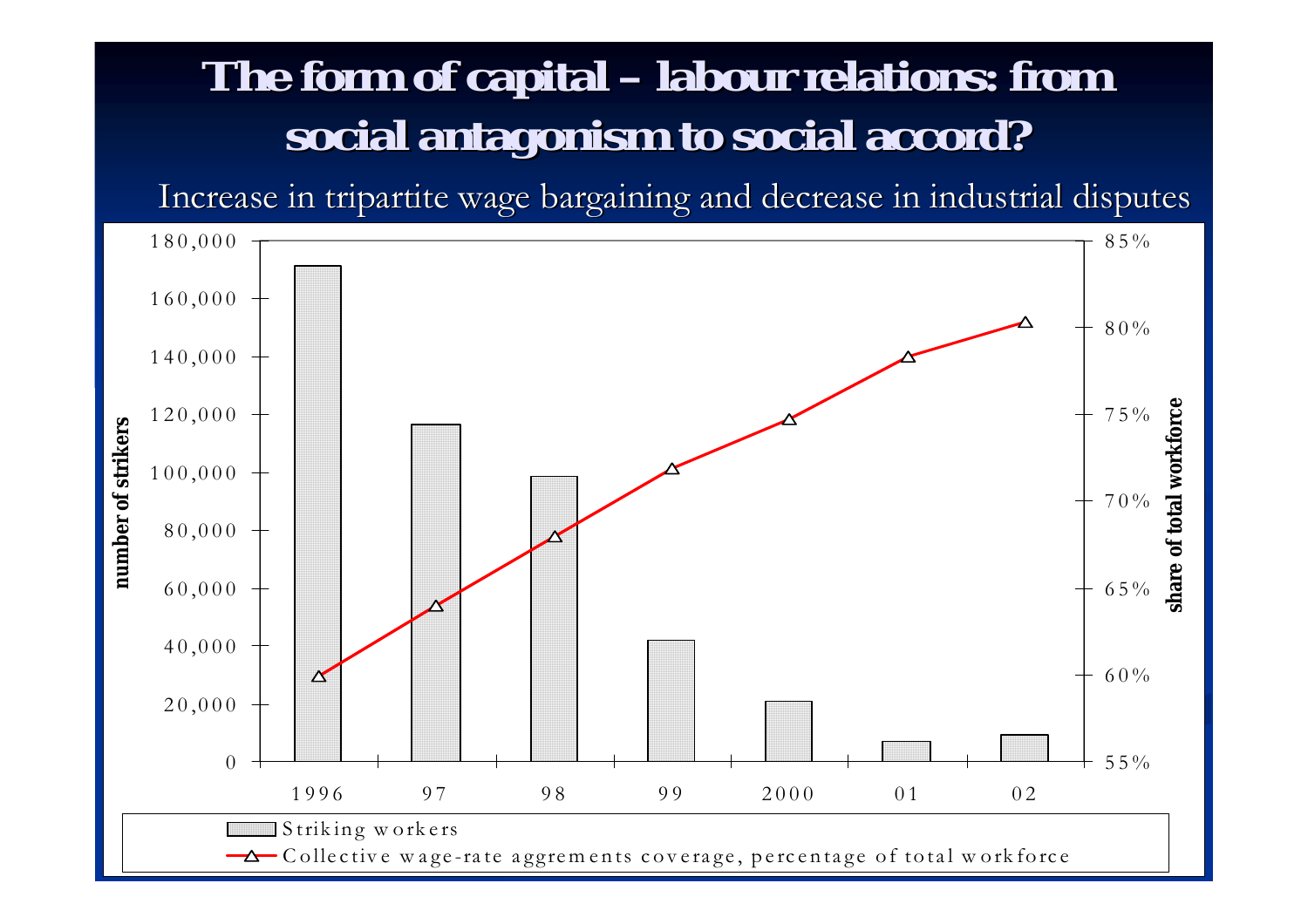**Real wage growth**

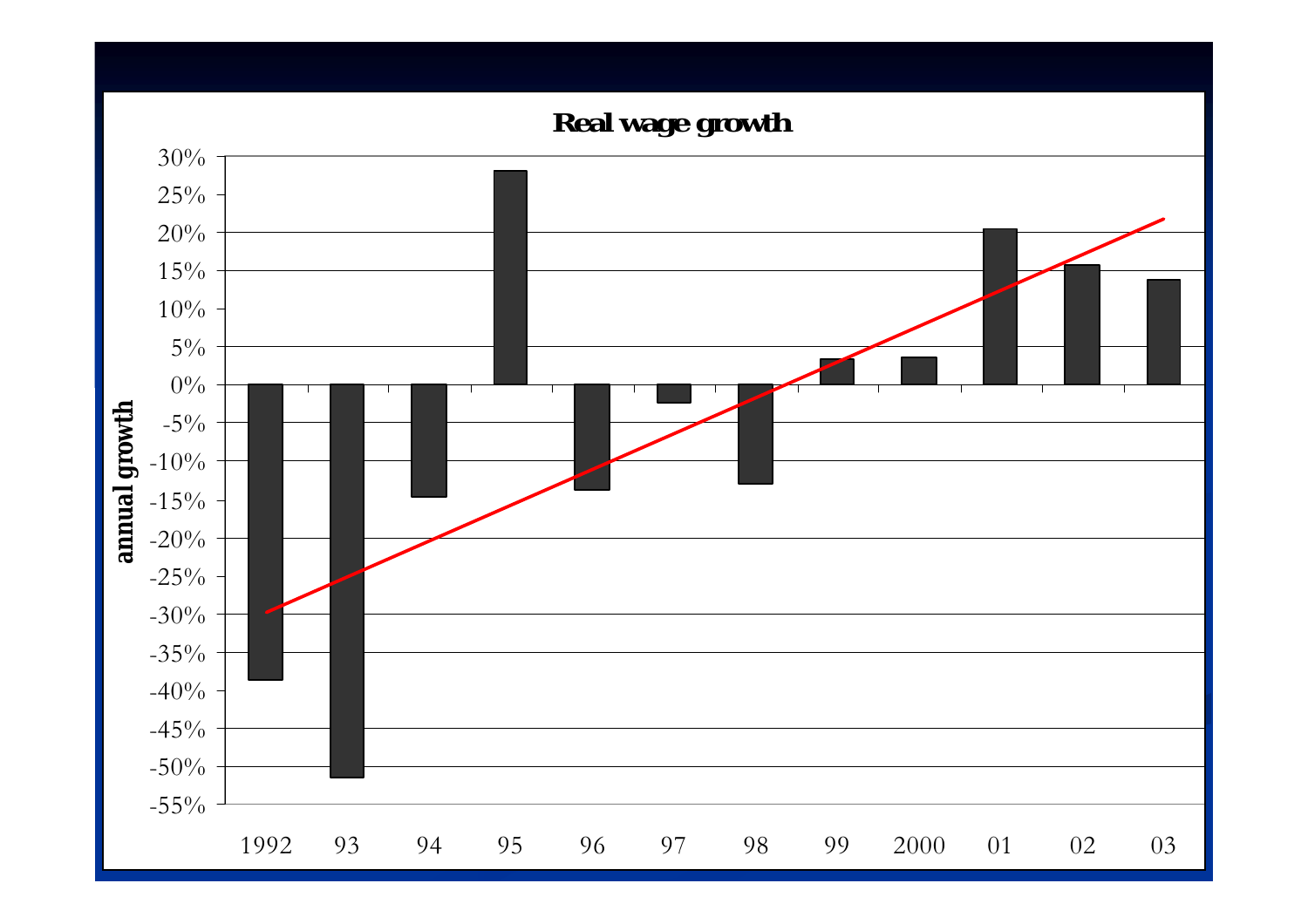# **More secure jobs? More secure jobs?**

**U k r aine: I L O u nem plo ym e n t**

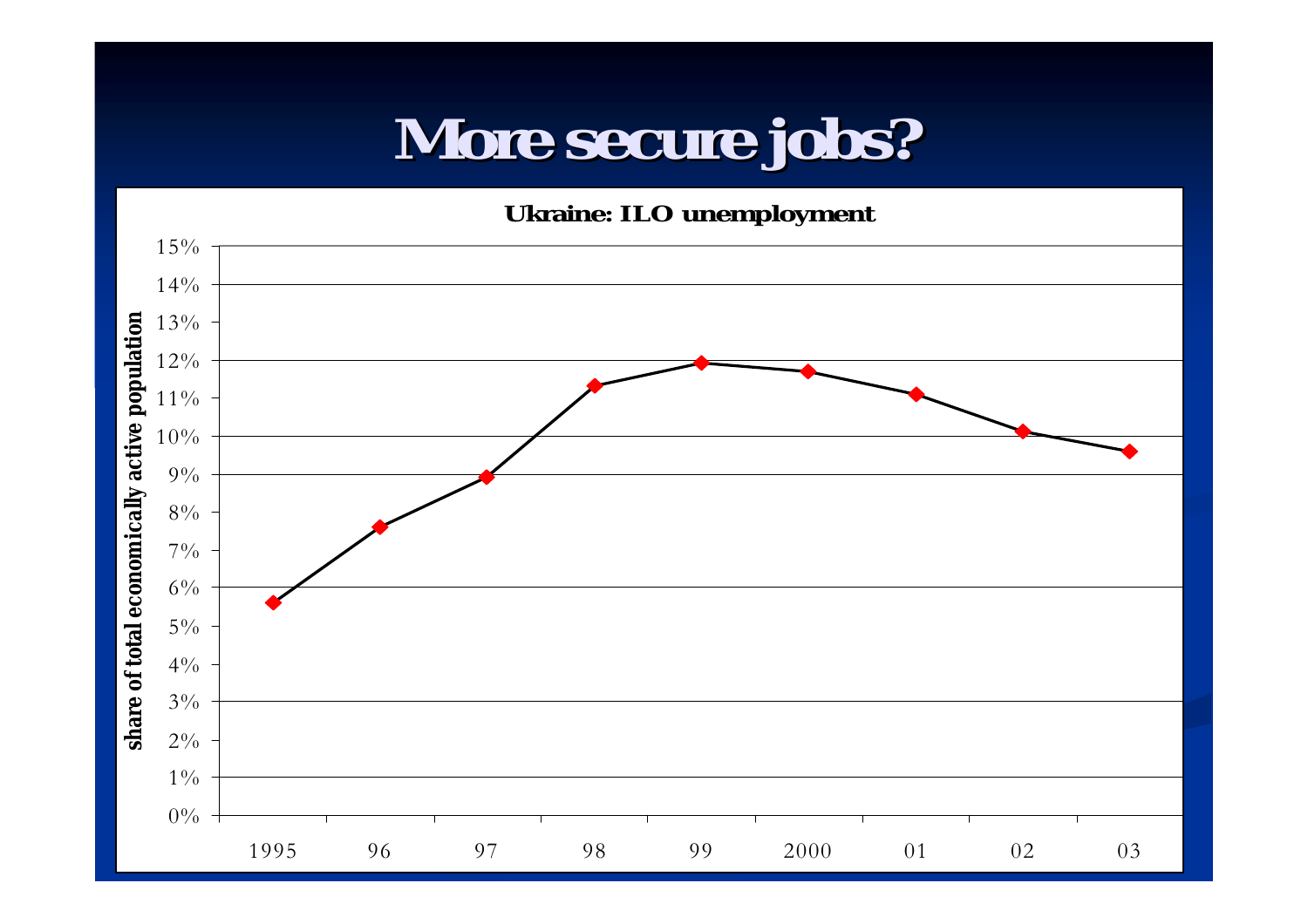### **Long way round neo Long way round neo-corporatism corporatism**

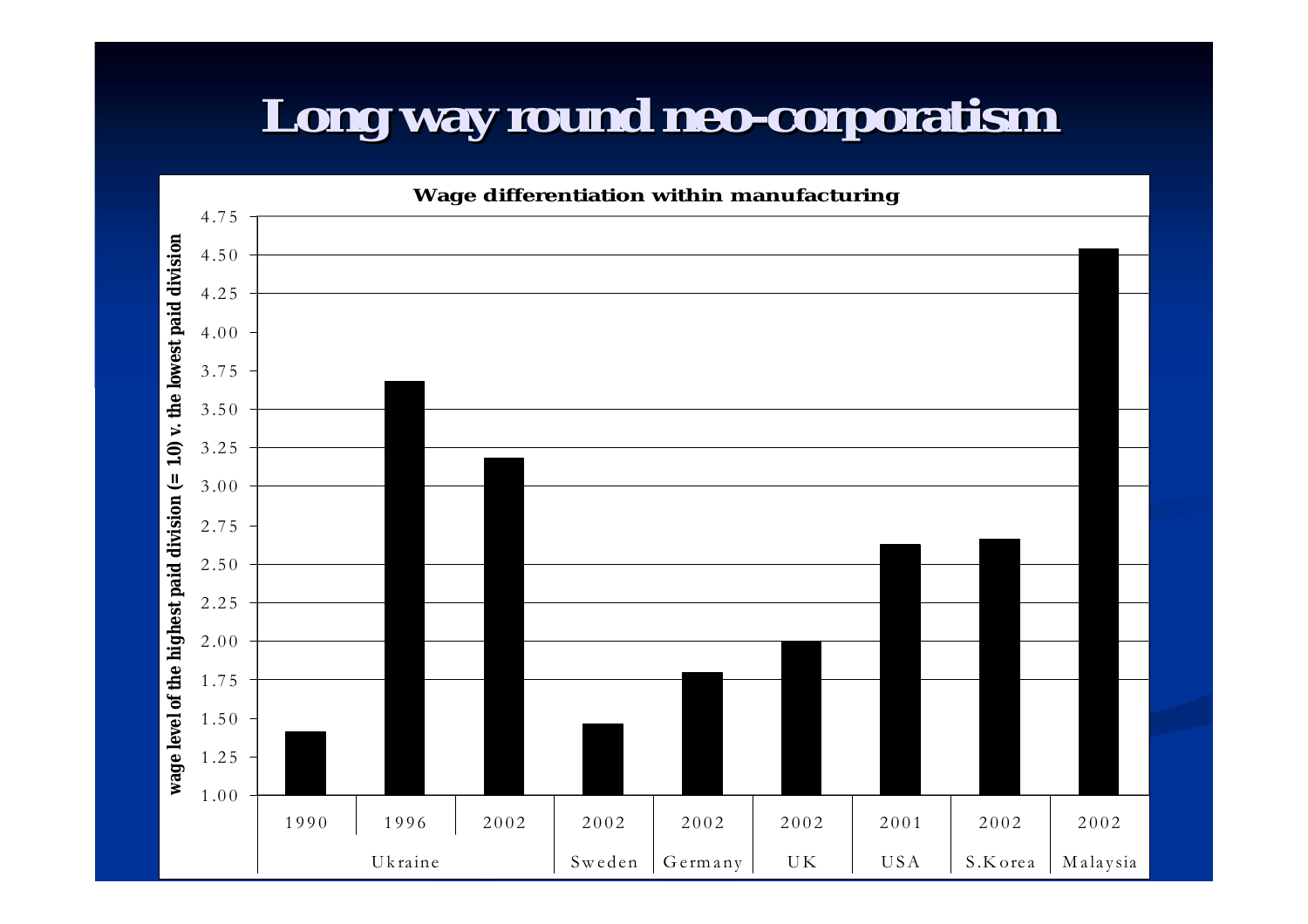### **Information and co-ordination structure: towards the full combination of available mechanisms the full combination of available mechanisms**

### **State intervention + Markets + Networks State intervention + Markets + Networks**

- **I** Industrial policy (since mid-1990s): subsidies for mining and quarrying; tax allowances, pro-innovation preferential treatment and co-investment projects in other industries
- **E** Regional policy (since late 1990s): special economic zones (tax-free areas) and priority development areas (special investment regime)
- $\blacksquare$  However, active developmental policies are hindered by low state expenditure
- ! Two -tier corporate structure: giant conglomerates and tier corporate structure: giant conglomerates and small & medium firms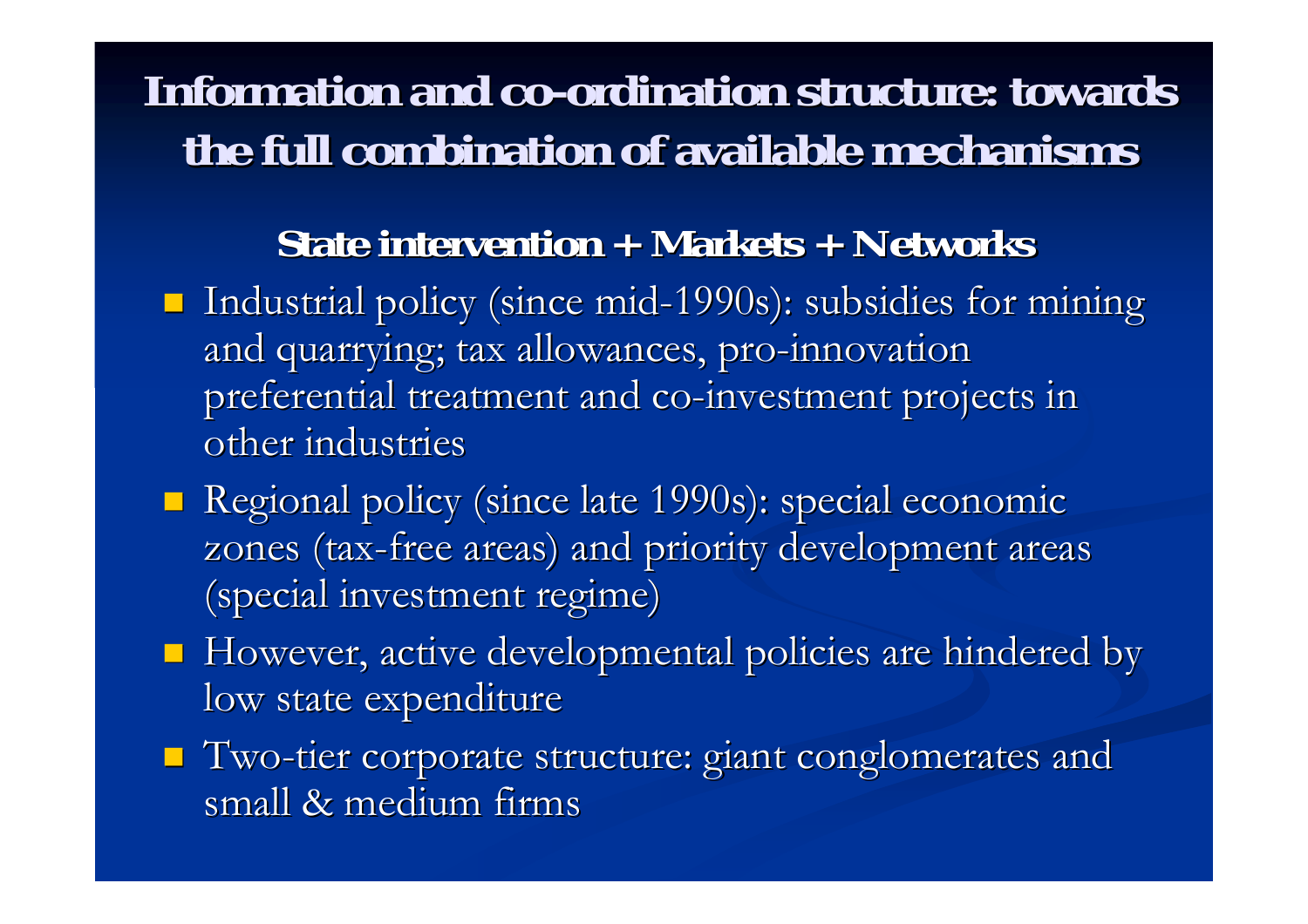### **Ukraine's Five Grand National Masters**

"Five players have appeared on Ukraine's business field. The five players who have reached not only the level of masters but that of grand masters. We would like the rest to catch-up with them  $\ldots$  We should also draw a thick line and not allow foreign penetration into strategic sectors ... Foreign penetration could be a threat to this state's national economic interests"

- Mykhailo Chechetov

Head, The State Property Fund of Ukraine (press-conference in Kyiv, 26 December 2003)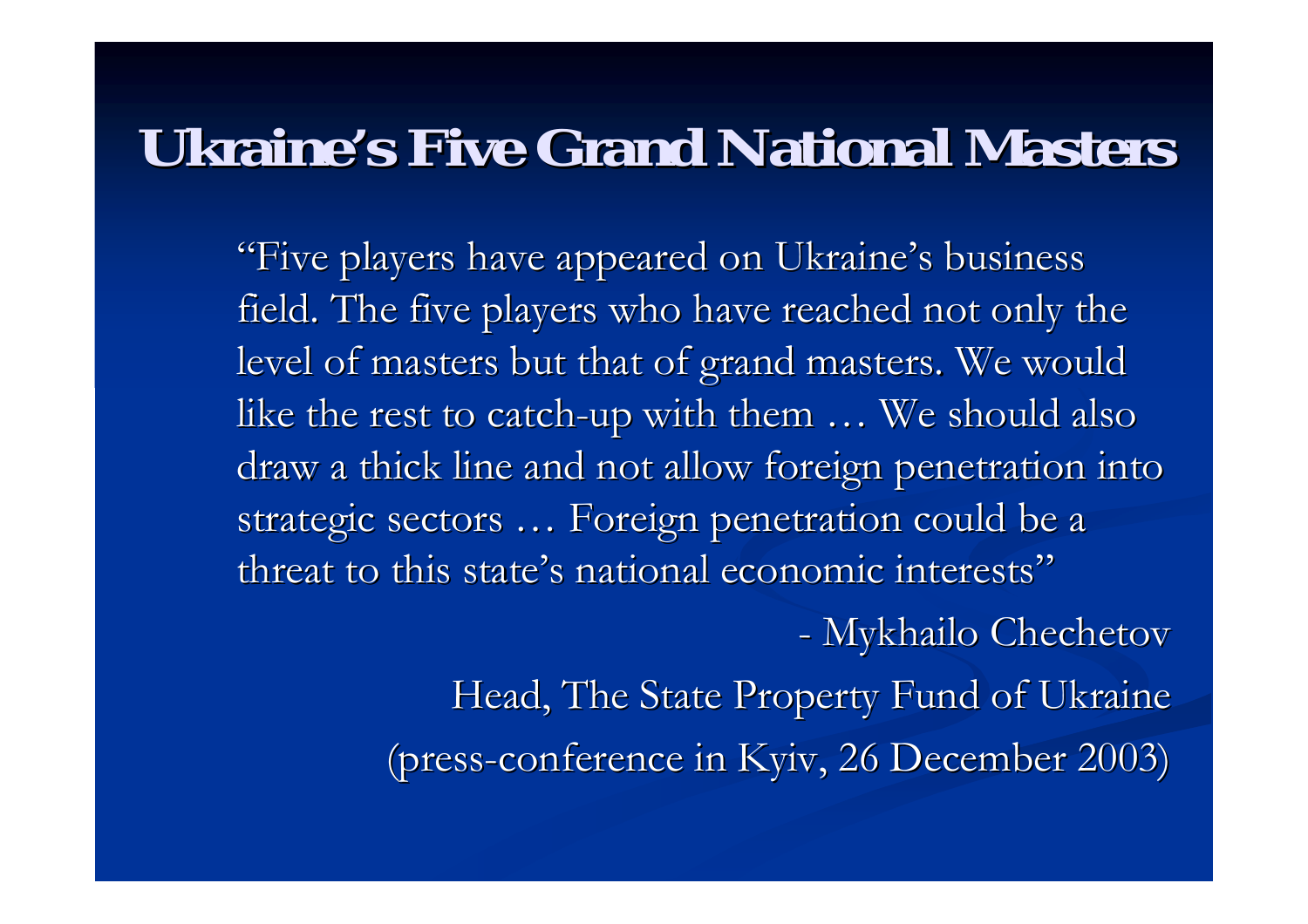# **Ukraine's largest conglomerates**

### The Big Five:

 $\Box$ 

- 1. The Industrial Union of the Donbas (*ISD*; Donetskbased; owners: Vitaliy Hayduk, Serhiy Taruta and Viktor Yanukovych)
- 2. System Capital Management (*SCM*; Donetsk-based; owner: Rynat Akmetov)
- 3. The Interpipe Group (Dnipropetrovsk-based; owner: Viktor Pinchuk)
- 4. The Private Bank Group (*Hrupa Pryvat*; Dnipropetrovskbased; owner: Ihor Kolomoyskyi) based; owner: Ihor Kolomoyskyi)
- 5. The Ukrainian-Siberian Bank (*UkrSybBank*; Kharkivbased; owner: Oleksandr Yaroslavskyi) based; owner: Oleksandr Yaroslavskyi)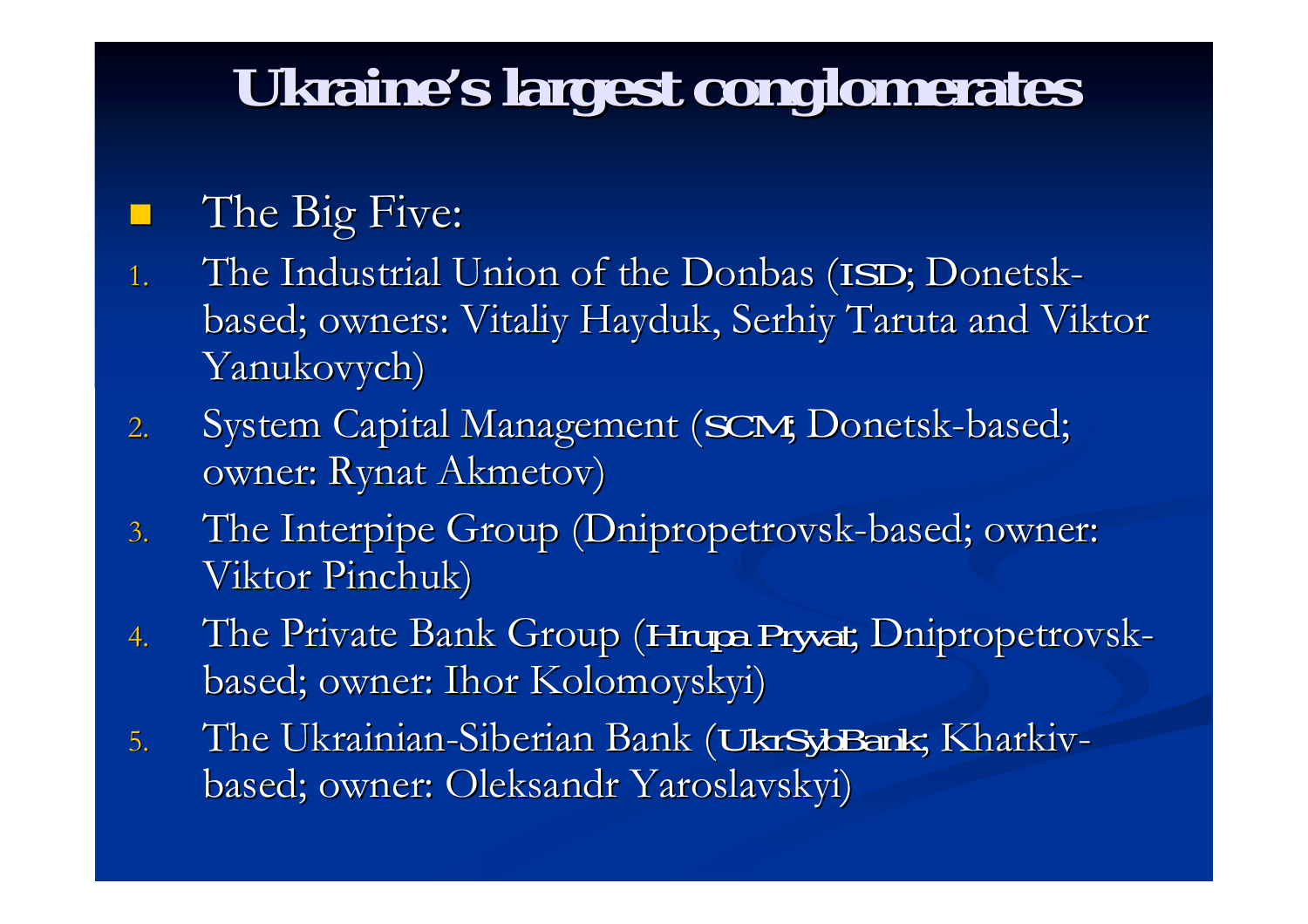## **The rest: The rest:**

- 1. The Donbas business group members: *D.A.N.K.O* (Donetsk-based; co-owner: Serhiy Momot) and *A.R.S.* (Donetsk-based; owner: Ihor Humeniuk)
- 2. The Finance & Credit Bank Group (*Hrupa Finansy i Kredyt;* Kyiv-based; owners/associates: Kostiantyn Zhevaho; Volodymyr Khlyvniuk) Zhevaho; Volodymyr Khlyvniuk)
- 3. The Ukrainian Industrial Investments Group (*UkrPromInvest UkrPromInvest*; Kyiv-based; owner: Petro Poroshenko) based; owner: Petro Poroshenko)
- 4. Dynamo Kyiv F.C. Group (*Hrupa Dynamo*; Kyiv-based; owner: Hryhoriy Surkis)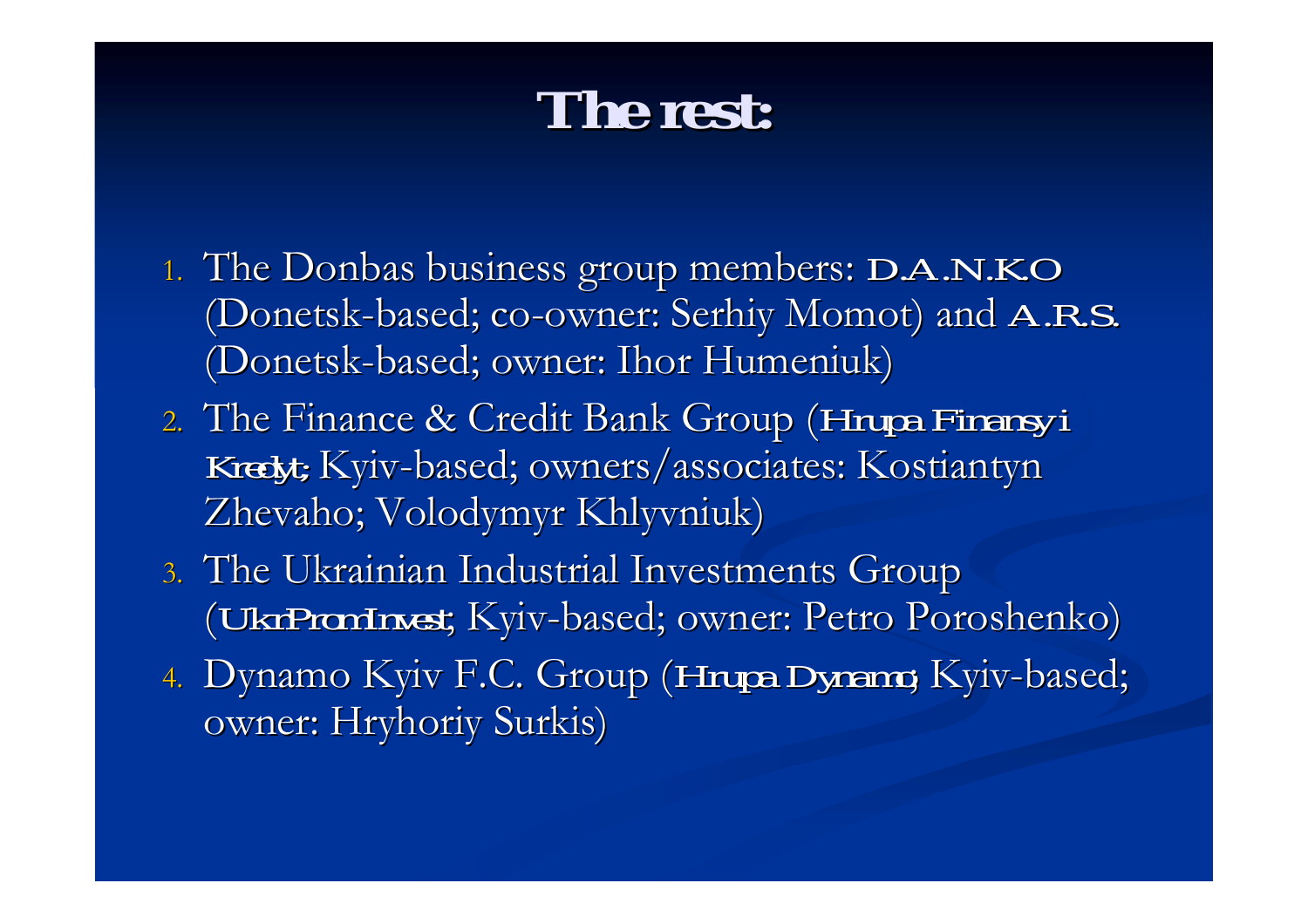#### **The Industri al U ni on of the Donbas ( I S D )**

Ch airm a n of t he B o ard: Mr. Serhiy T aruta ( age d 4 8); C E O: Mr. Oleh Mkrtchia n(aged 3 6)

C o nglo merate hea d q u arters: D o netsk, U kraine; C o nglo merate t otal reven ues: U S \$ 5.1 billio n (2003)

Founded December 1995; reportedly by Messrs Akhat Brahyn (a.k.a Alek 'The Greek', assassinated 1995), Yevhen Shcherban (assassinated 1996), Vitaliy Hayduk et al; formal institutional founders: Vis-a-Vis Close Joint-Stock Co; AzovInTex Ltd; Ukrainian Technological Sciences Academy; Ukrainian Econo mic Sciences Academy; D onbas Chamber of Commerce and Industry

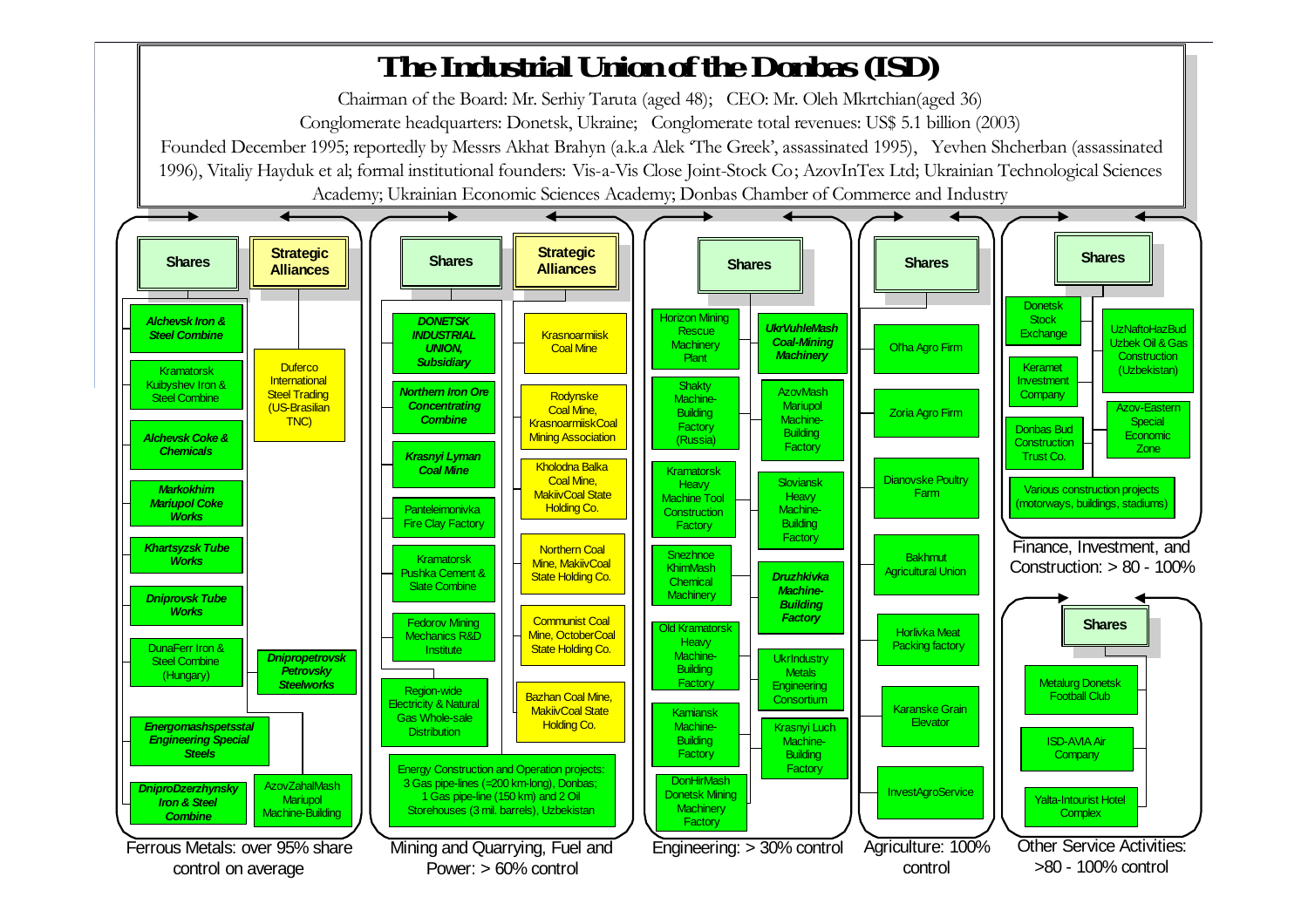#### **System Capital Management**

President: Mr. Rynat Akhmetov (aged 38; over 90% of shares); CEO: Mr. Ihor Prasolov (aged 42) Founded November 2000 by Mr. Akhmetov, formerly one of the principal ISD's share-holders Conglomerate headquarters: Donetsk, Ukraine

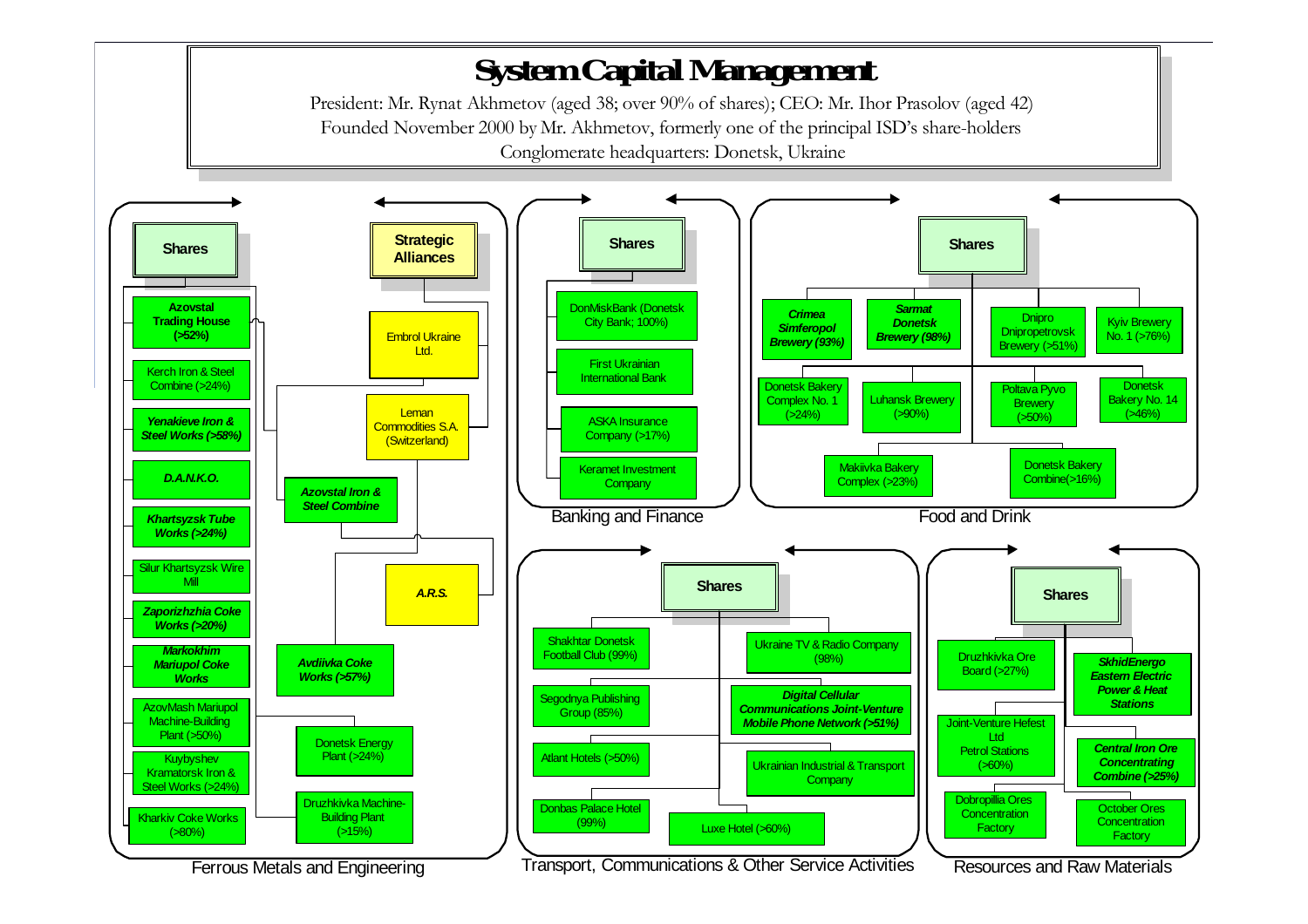### **Motivational system: from rent-seeking &** rent-taking to capital accumulation via profit **& investment & investment**

**Fi x ed c api t al i n v e s t m ent**

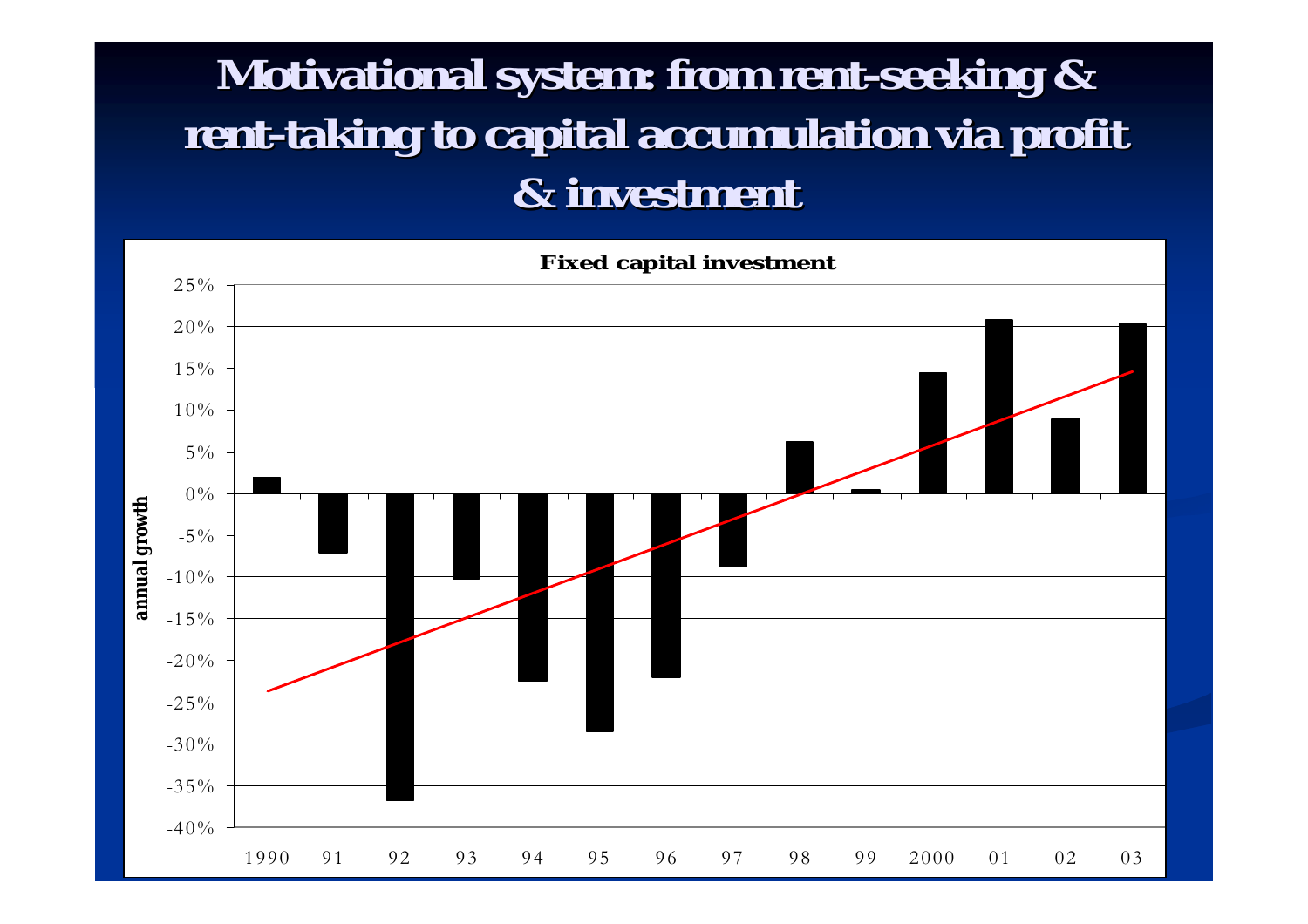#### **Profits and capital investments** 05,000 10,000 15,000 20,000 25,000 30,000 35,000 40,000 45,000 50,000 55,000 1992 93 94 95 96 97 98 99 2000 01 02 03 **mi l l i on hryvni a** Enterprise gross profits Fixed capital investment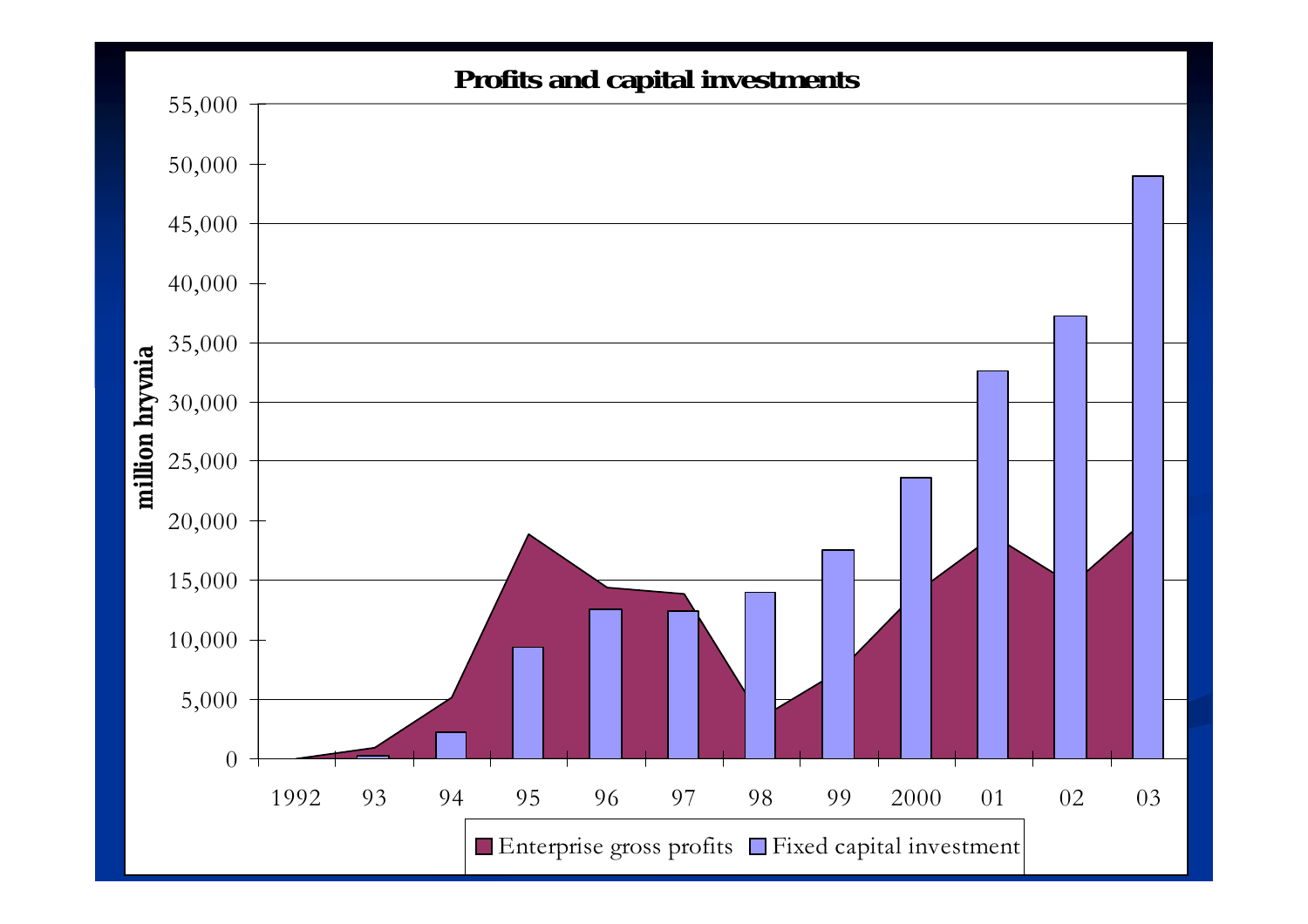### **Positioning within the international political Positioning within the international political economy: from the Soviet autarky towards geographical diversification geographical diversification**

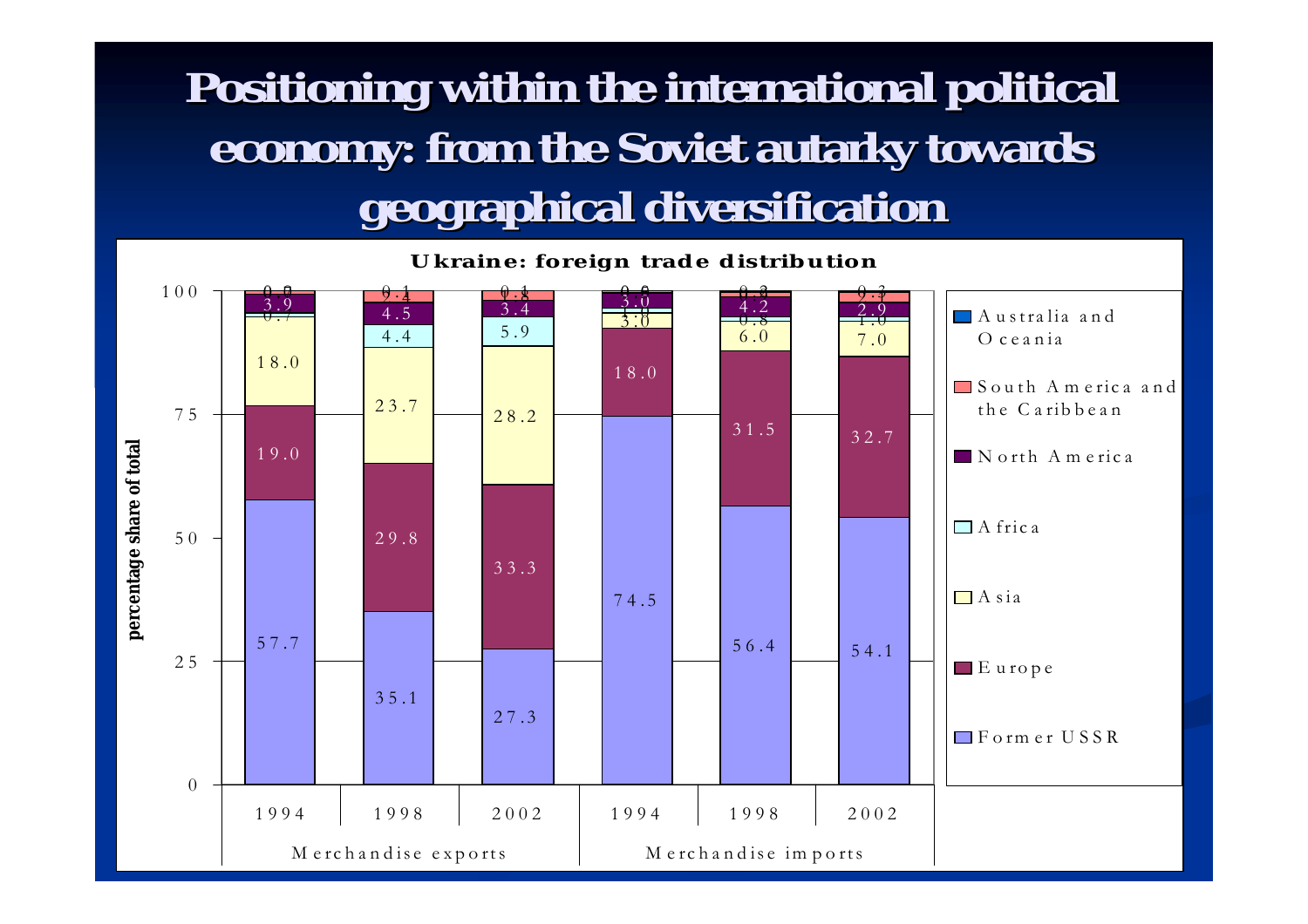# **Climbing the exports ladder backwards backwards**

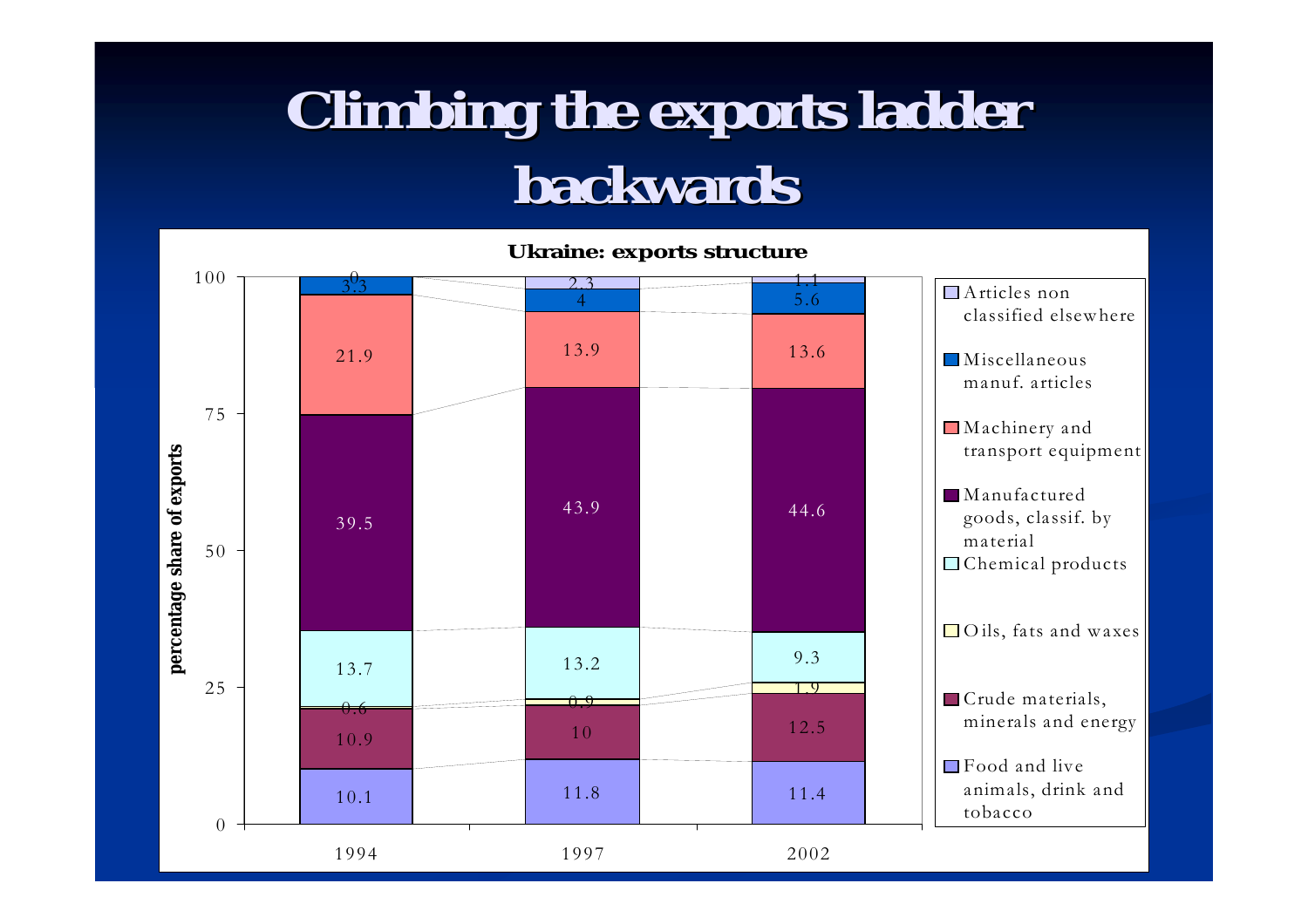# The 'combine' mode of regulation: **mixed signs of success mixed signs of success**

- a) the return to pro-active developmental state (=economic nationalism) and the increased level of intervention through industrial policy; yet hindered by low level of public spending
- b) the suspension of unregulated labour market policies and the establishment of certain neo-corporatist arrangements
- c) the combination of markets, indicative planning, and networks (hybrid contracting); two-tier corporate structure  $\rightarrow$  competition of conglomerates within international markets and negotiation between the conglomerates within the domestic market + competition of small and medium firms on domestic and world markets
- d) the return to accumulation of capital through profit and investment as the basis of value system
- e) the insertion of the national economy into the international system, occupying low value-added niches  $\textcolor{blue}{\diamondsuit}$ 
	- Will 'combine capitalism' accelerate Ukraine's social progress?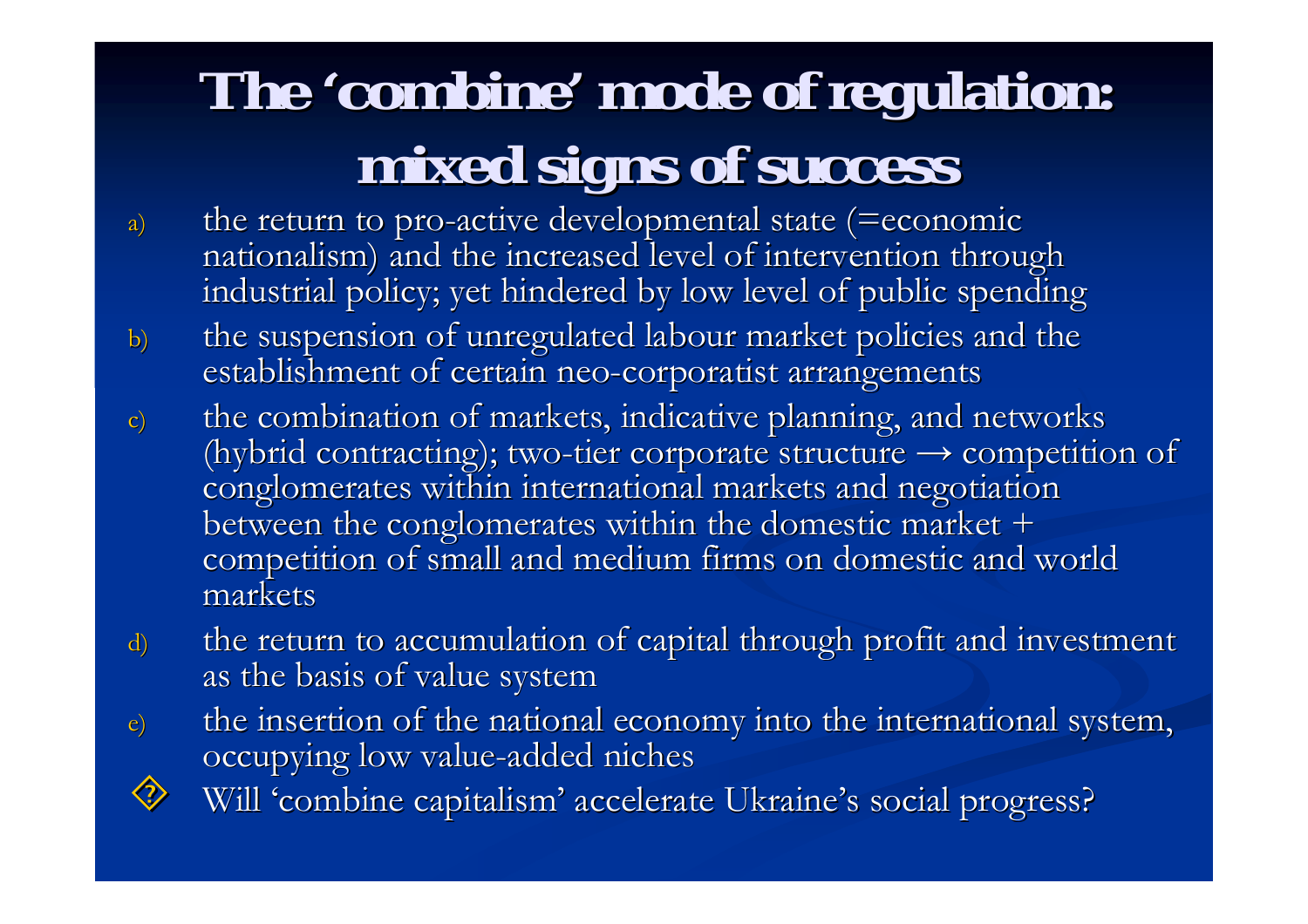